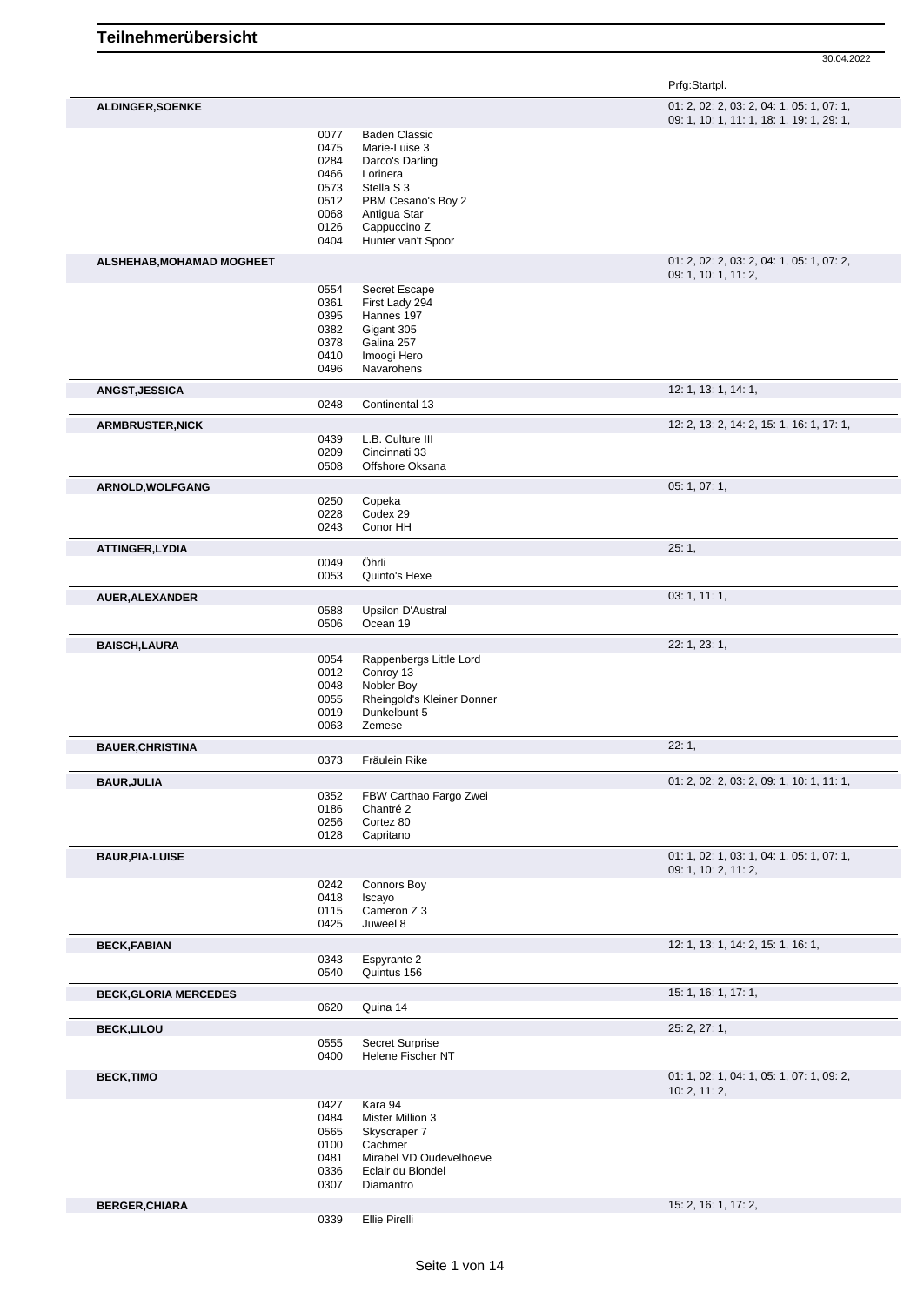|                                |              |                                 | 30.04.2022                                |
|--------------------------------|--------------|---------------------------------|-------------------------------------------|
|                                |              |                                 | Prfg:Startpl.                             |
|                                | 0338         | Elisha 11                       |                                           |
|                                |              |                                 | 04: 1, 06: 1, 08: 1,                      |
| <b>BERGER, EVELYN</b>          | 0178         | Chamane 3                       |                                           |
| <b>BETZ, ANNIKA</b>            |              |                                 | 01: 1, 02: 1, 03: 1, 04: 1, 06: 1, 08: 1, |
|                                |              |                                 | 10: 1, 11: 2,                             |
|                                | 0250<br>0228 | Copeka<br>Codex 29              |                                           |
|                                | 0359         | Filou D'Elle                    |                                           |
|                                | 0489         | Mr. Fuchs                       |                                           |
|                                | 0406         | I'm Vera                        |                                           |
| <b>BETZ,EMILY</b>              |              |                                 | 26:1,                                     |
|                                | 0375         | Fynn 47                         |                                           |
| <b>BHATIA, SANSRISHT</b>       |              |                                 | 04: 1, 06: 1, 08: 1,                      |
|                                | 0366         | For Ever Fun                    |                                           |
| <b>BITZER, LEYLA</b>           |              |                                 | 28:1,                                     |
|                                | 0617         | Miss Polly                      |                                           |
| <b>BITZER, ZOE</b>             |              |                                 | 29: 1,                                    |
|                                | 0618         | kleiner Onkel                   |                                           |
| <b>BOECK, CHRISTINE</b>        |              |                                 | 22:1,                                     |
|                                | 0040         | Imannero                        |                                           |
| <b>BRAEUNINGER, LAURA</b>      |              |                                 | 04: 1, 06: 1, 08: 1,                      |
|                                | 0138         | Carry on GB                     |                                           |
| <b>BRAIG, MARCEL</b>           |              |                                 | 06: 2, 08: 2, 09: 1, 18: 1, 19: 1,        |
|                                | 0528         | Quicktender 2                   |                                           |
|                                | 0069         | Anton 801                       |                                           |
|                                | 0396<br>0171 | Happy 187<br>César 5            |                                           |
|                                |              |                                 |                                           |
| <b>BRAUN, INEZ</b>             | 0062         | Wolke Sieben 62                 | 24:1,                                     |
|                                |              |                                 | 01: 3, 02: 3, 03: 3, 04: 2, 05: 2, 07: 2, |
| <b>BRAUN, SASCHA</b>           |              |                                 | 09: 1, 10: 1, 11: 1,                      |
|                                | 0245         | Contador 20                     |                                           |
|                                | 0101         | Cadburry                        |                                           |
|                                | 0177         | Chacvaro                        |                                           |
|                                | 0129         | Carigno                         |                                           |
|                                | 0402         | Horse Gym's Cylana              |                                           |
|                                | 0591         | Valentina 90                    |                                           |
|                                | 0161         | Catwalk 27                      |                                           |
|                                | 0231         | Commander Joe 2                 |                                           |
|                                | 0278         | Daiquiri 125                    |                                           |
|                                | 0252         | Cornado's                       |                                           |
|                                | 0340         | Emmylou Balou Z                 |                                           |
|                                | 0587         | Uno 52                          |                                           |
|                                | 0412         | In the Air                      |                                           |
|                                | 0349         | Fangio de Gree                  |                                           |
| <b>BREITHAUPT, KAYA ALISHA</b> |              |                                 | 29: 1,                                    |
|                                | 0411         | In Freiheit                     |                                           |
| <b>BREUNING, LISA</b>          |              |                                 | 08:1,                                     |
|                                | 0273<br>0495 | Cyranus R<br>Naiimo             |                                           |
| <b>BRUGGER, MIA CARA</b>       |              |                                 | 15: 2, 17: 2,                             |
|                                | 0455         | Limnos 4                        |                                           |
|                                | 0119         | Candela L 2                     |                                           |
|                                | 0086         | Barry Brown Escaille            |                                           |
| BRUNNENMILLER, JULIA           |              |                                 | 25:1,                                     |
|                                | 0291         | Davida 11                       |                                           |
| BUCHTER-ALSHEHAB,LYDIA         |              |                                 | 22: 1, 23: 1, 24: 1,                      |
|                                | 0355<br>0424 | FBW Löwenherz<br>Just a Dream 3 |                                           |
|                                |              |                                 |                                           |
| <b>BUCK, SELINA</b>            | 0006         | Cascada 67                      | 22:1,                                     |
|                                |              |                                 |                                           |
| <b>BURGER, ANNA</b>            | 0173         | Chacco de Bonville              | 15: 1, 16: 1, 17: 2,                      |
|                                | 0304         | Devantc                         |                                           |
| BURRACK-LANGE, SANDRA          |              |                                 | 22:1,                                     |
|                                | 0015         | Darius 542                      |                                           |
| <b>BUSSEN, REBECCA</b>         |              |                                 | 25:1,                                     |
|                                | 0549         | Satigo                          |                                           |
| <b>CANZ, VERENA</b>            |              |                                 | 22:1,                                     |
|                                | 0322         | Don Finow                       |                                           |
| <b>CARSTENSEN, NIELS</b>       |              |                                 | 01: 1, 02: 1, 05: 1, 09: 1, 10: 1,        |
|                                |              |                                 |                                           |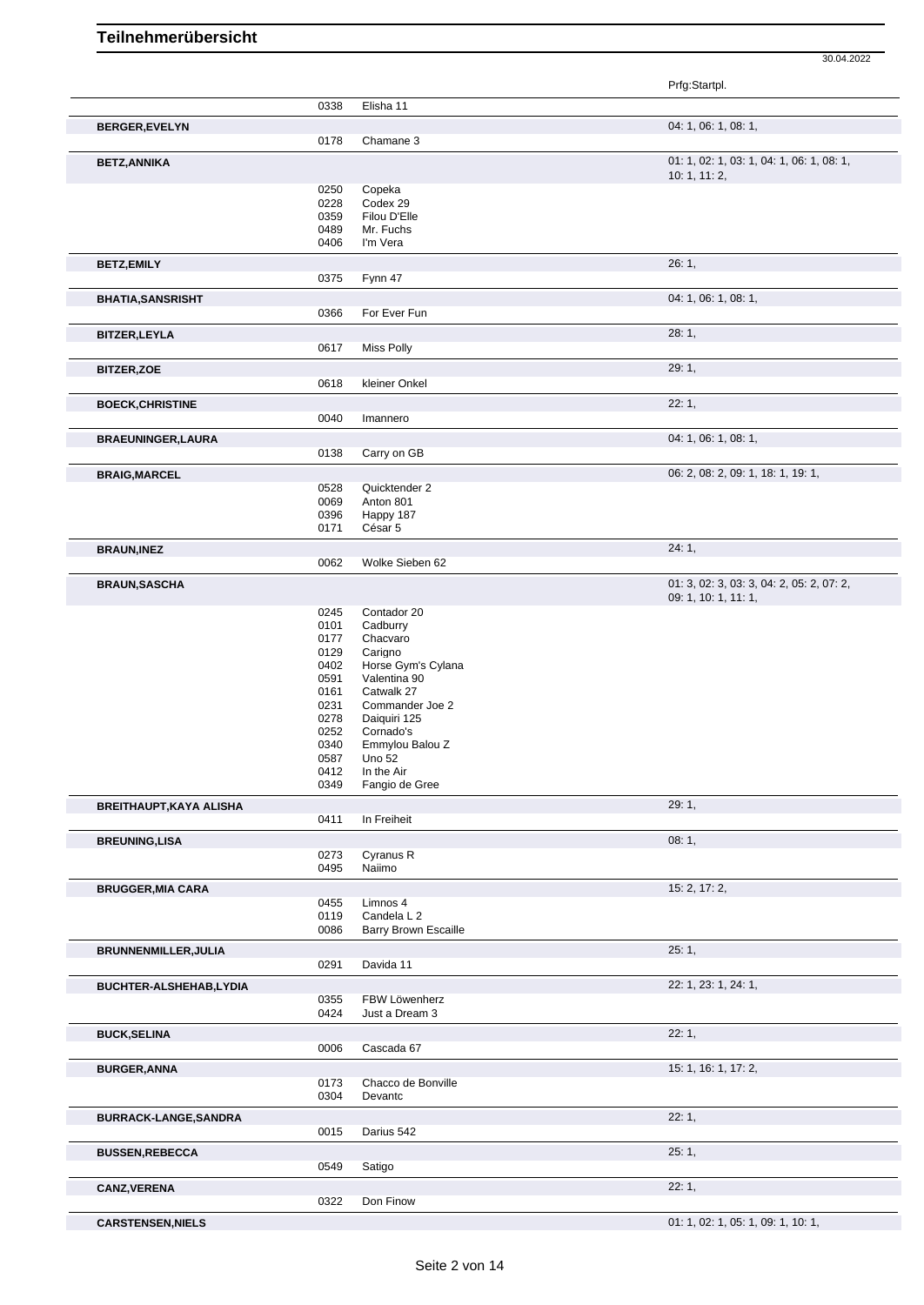|                                |              |                                  | Prfg:Startpl.                      |
|--------------------------------|--------------|----------------------------------|------------------------------------|
|                                | 0514         | PBM Land Rover                   |                                    |
|                                | 0078<br>0104 | Baila 14<br>Caesar Z 2           |                                    |
| <b>CHARLES, ALINA</b>          |              |                                  | 08:2,                              |
|                                | 0557         | Shanuc                           |                                    |
|                                | 0206         | Chuck Norris 17                  |                                    |
|                                | 0535         | Quintessa B 2                    |                                    |
|                                | 0267         | Cronist                          |                                    |
| <b>CHRIST, STEFFEN</b>         |              |                                  | 15:1,                              |
|                                | 0184         | Chanel 474                       |                                    |
| <b>CHRISTIAN, INGEBORG</b>     |              |                                  | 23: 1, 24: 1,                      |
|                                | 0562         | Sissi 833                        |                                    |
| <b>COENS, NICOLA</b>           |              |                                  | 22:1,                              |
|                                | 0283         | Dankjewel                        |                                    |
| <b>DANNWOLF, GLORIA SOPHIE</b> |              |                                  | 29:1,                              |
|                                | 0616         | Prinses                          |                                    |
|                                | 0005         | Calle D                          |                                    |
| <b>DERIC, SARA</b>             |              |                                  | 27:1,                              |
|                                | 0182         | Champions League 10              |                                    |
| DIETI, PAUL                    |              |                                  | 16: 1, 17: 1,                      |
|                                | 0438         | L'Jay                            |                                    |
| DIETTERLE, MADLEN              |              |                                  | 04: 1, 06: 1, 08: 1, 18: 1, 19: 1, |
|                                | 0137         | Carmen 271                       |                                    |
|                                | 0121<br>0305 | Cantaloop 7<br>Diador 3          |                                    |
|                                | 0230         | Collin 154                       |                                    |
|                                | 0167         | Cella 18                         |                                    |
|                                | 0408         | Ibiza D                          |                                    |
| DIETTERLE, SEBASTIAN           |              |                                  | 04: 1, 06: 1, 08: 1,               |
|                                | 0121         | Cantaloop 7                      |                                    |
|                                | 0305         | Diador 3                         |                                    |
|                                | 0230         | Collin 154                       |                                    |
|                                | 0167<br>0097 | Cella 18<br>C'la vie d'Argent    |                                    |
|                                | 0408         | Ibiza D                          |                                    |
|                                |              |                                  | 04: 1, 08: 1,                      |
| DOEFFINGER, PETER              | 0557         | Shanuc                           |                                    |
|                                | 0206         | Chuck Norris 17                  |                                    |
|                                | 0260         | Coupe du Diamant                 |                                    |
|                                | 0535         | Quintessa B 2                    |                                    |
|                                | 0267         | Cronist                          |                                    |
| DOLINSCHEK, FLORIAN            |              |                                  | 03:1,                              |
|                                | 0341         | <b>Empire State</b>              |                                    |
|                                | 0576<br>0157 | <b>Sunny 1038</b><br>Castell 16  |                                    |
|                                | 0397         | Harlekin 392                     |                                    |
|                                | 0510         | Oratrice vd Donkhoeve            |                                    |
|                                | 0123         | Cape Carola Z                    |                                    |
|                                | 0404         | Hunter van't Spoor               |                                    |
| DREHER, JENNIFER-SANDRA        |              |                                  | 01: 2, 02: 2, 03: 2,               |
|                                | 0293         | Daytona 56                       |                                    |
|                                | 0328<br>0271 | Dorentina<br><b>Curtis Sitte</b> |                                    |
|                                |              |                                  | 11: 1, 12: 2, 13: 2, 14: 2, 16: 1, |
| DREHER, LENA-SOPHIE            | 0293         | Daytona 56                       |                                    |
|                                | 0156         | Cassius Clay 47                  |                                    |
|                                | 0327         | Donzelle du Cuirassier           |                                    |
| <b>DURST, JOACHIM</b>          |              |                                  | 04: 1, 08: 1,                      |
|                                | 0235         | Con-Tico 5                       |                                    |
| <b>EBERHARD, JUERGEN</b>       |              |                                  | 04: 1, 06: 1, 08: 1,               |
|                                | 0260         | Coupe du Diamant                 |                                    |
|                                | 0234         | Con Fabio                        |                                    |
| <b>EBRAHIMI, CHIARA</b>        |              |                                  | 15: 1, 16: 1, 17: 1, 30: 1, 31: 1, |
|                                | 0520         | Pricetag                         |                                    |
|                                | 0332         | Dragon Queen 4                   |                                    |
| <b>EGGART, LEONIE</b>          |              |                                  | 25: 1, 26: 1,                      |
|                                | 0362         | Flaconi 7                        |                                    |
| <b>EHINGER, JOEL</b>           |              |                                  | 12: 2, 13: 1, 14: 2, 16: 1,        |
|                                | 0094         | Borita 2                         |                                    |
|                                | 0146         | Cäsar 216                        |                                    |
| EHRHARDT, HANNA                |              |                                  | 24:1,                              |
|                                | 0003         | Belcanto 43                      |                                    |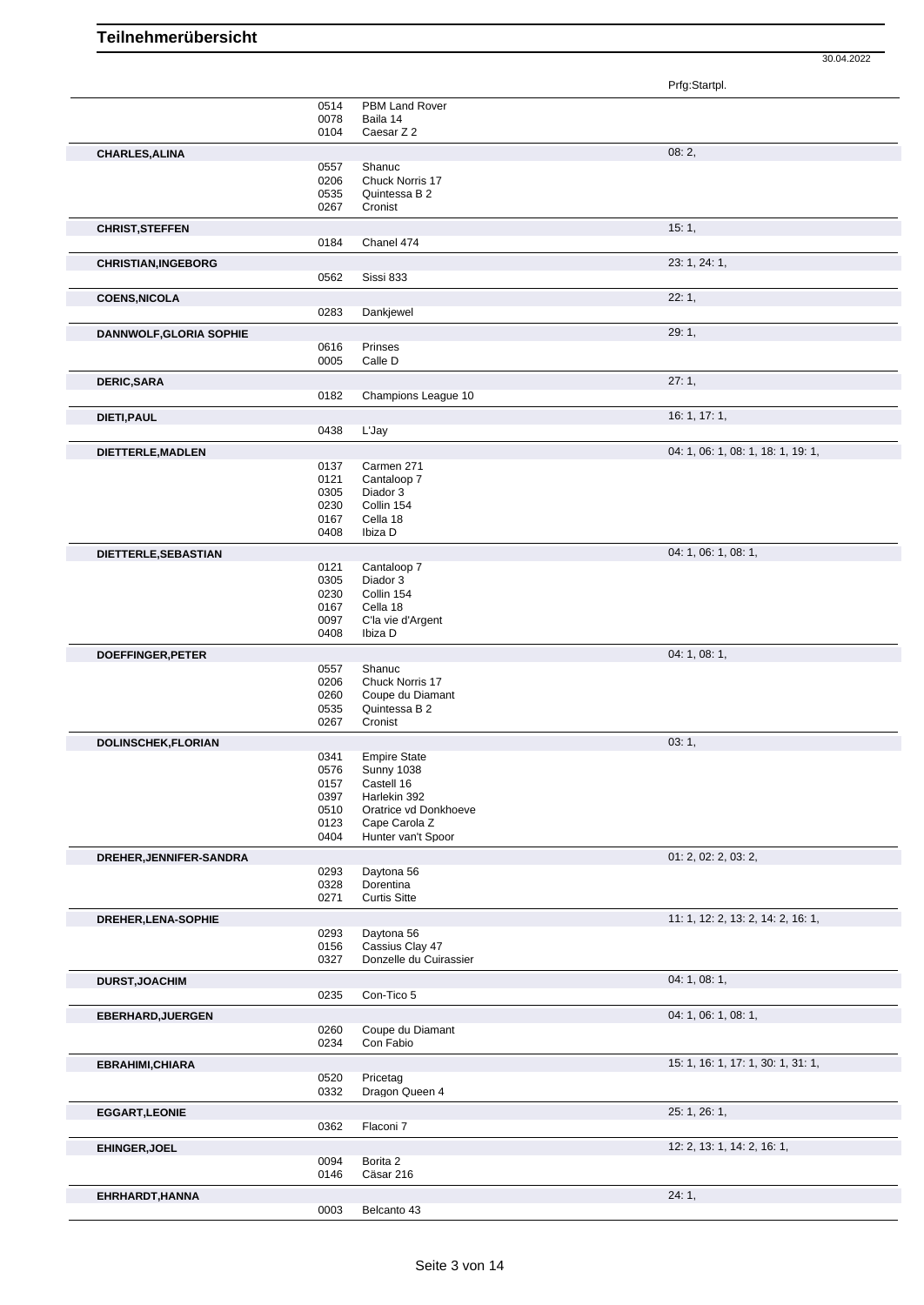|                                   |              |                               | 30.04.2022                                |
|-----------------------------------|--------------|-------------------------------|-------------------------------------------|
|                                   |              |                               | Prfg:Startpl.                             |
| <b>EINECKER, SARAH</b>            |              |                               | 23: 1, 24: 1,                             |
|                                   | 0287         | Daria 125                     |                                           |
| ELLSAESSER, JULIA                 |              |                               | 22:1,                                     |
|                                   | 0553         | Scooby Doo 39                 |                                           |
| <b>ENZINGER, KLARA</b>            |              |                               | 25:1,                                     |
|                                   | 0190         | Charlotte II                  |                                           |
| <b>FEICHTINGER, JULIA</b>         |              |                               | 23: 1, 24: 1,                             |
|                                   | 0371         | Frauenschwarm 6               |                                           |
| <b>FERRARI, NICOLE</b>            |              |                               | 22:1,                                     |
|                                   | 0021         | Fabelhaft 32                  |                                           |
| FIMPEL, MAXIMILIANE               |              |                               | 11: 2, 15: 2, 16: 1, 17: 2,               |
|                                   | 0308         | Diamond Black B               |                                           |
|                                   | 0518<br>0548 | Pivot des coeurs<br>Sathya CE |                                           |
|                                   | 0139         | Cartagena 23                  |                                           |
|                                   | 0281         | Damiro SWS                    |                                           |
| <b>FINK, ALEXANDRA</b>            |              |                               | 22: 1, 23: 1,                             |
|                                   | 0335         | Dürer 6                       |                                           |
|                                   | 0533         | Quinn 43                      |                                           |
| <b>FINK, LUISA</b>                |              |                               | 29:1,                                     |
|                                   | 0633         | Luigi                         |                                           |
| <b>FINK, SANDRA</b>               |              |                               | 29:1,                                     |
| <b>FISCHER, MADELEINE SUSEN</b>   |              |                               | 04: 2, 06: 2, 08: 2,                      |
|                                   | 0541         | Quite Smart                   |                                           |
|                                   | 0194         | Chasu                         |                                           |
|                                   | 0145         | Casanova 494                  |                                           |
|                                   | 0140<br>0202 | Cartanio 2<br>Chillert Blue 3 |                                           |
| <b>FRAZER, CHRISTOPHER</b>        |              |                               | 03: 1, 04: 1, 05: 1, 07: 1, 09: 1, 10: 1, |
|                                   |              |                               | 11: 2, 18: 1, 19: 2,                      |
|                                   | 0366         | For Ever Fun                  |                                           |
|                                   | 0112<br>0134 | Callive<br>Carli P            |                                           |
|                                   | 0537         | Quintha 3                     |                                           |
|                                   | 0208         | Cidre 12                      |                                           |
|                                   | 0212         | Cinseys Chardonnay            |                                           |
|                                   | 0517         | Pepsi van de Noordheuvel      |                                           |
| <b>FRIEDERICHS, MANUEL</b>        |              |                               | 09: 1, 10: 2, 11: 2,                      |
|                                   | 0367<br>0534 | For Treasure 3<br>Quintano 65 |                                           |
|                                   | 0204         | Chloe F                       |                                           |
| <b>FUNK, FELICITAS</b>            |              |                               | 12: 2, 13: 2, 14: 2,                      |
|                                   | 0210         | Cinderella 732                |                                           |
|                                   | 0493         | My little sunshine 8          |                                           |
| <b>GAIER, JULIA FRANZISKA</b>     |              |                               | 28:1,                                     |
|                                   | 0477         | Mary Poppins 90               |                                           |
| <b>GAUCH,LEA</b>                  | 0626         | Hillary                       | 28:1,                                     |
|                                   |              |                               | 13: 2, 14: 2, 16: 1,                      |
| <b>GEISINGER, ELISABETH MARIA</b> | 0453         | Lillith 9                     |                                           |
|                                   | 0236         | Conchita 126                  |                                           |
|                                   | 0269         | Cup Cake 8                    |                                           |
|                                   | 0483         | Miss White Chocolate          |                                           |
| <b>GERMASCHEWSKI,ISABEL</b>       | 0111         | <b>Calling Berlin</b>         | 06: 1, 08: 1,                             |
|                                   |              |                               |                                           |
| GIRRBACH, MYRIAM                  | 0420         | Izzy                          | 04: 1, 05: 2, 07: 2,                      |
|                                   | 0531         | Quilido                       |                                           |
|                                   | 0160         | Catokick H Z                  |                                           |
|                                   | 0482         | Miss Lanaken                  |                                           |
|                                   | 0090         | Bernique H                    |                                           |
| <b>GIRRBACH, STEFFI</b>           | 0160         | Catokick H Z                  | 04: 1, 05: 1, 07: 1,                      |
| <b>GLAESEL, MATHILDA</b>          |              |                               | 16: 1, 17: 1,                             |
|                                   | 0621         | Cloe 13                       |                                           |
|                                   | 0112         | Callive                       |                                           |
|                                   | 0622         | Estelle 67                    |                                           |
|                                   | 0623         | GTO 432                       |                                           |
| <b>GLAESEL, PIA</b>               |              |                               | 03: 1, 06: 1, 08: 1,                      |

 Cloe 13 ZZ Top 12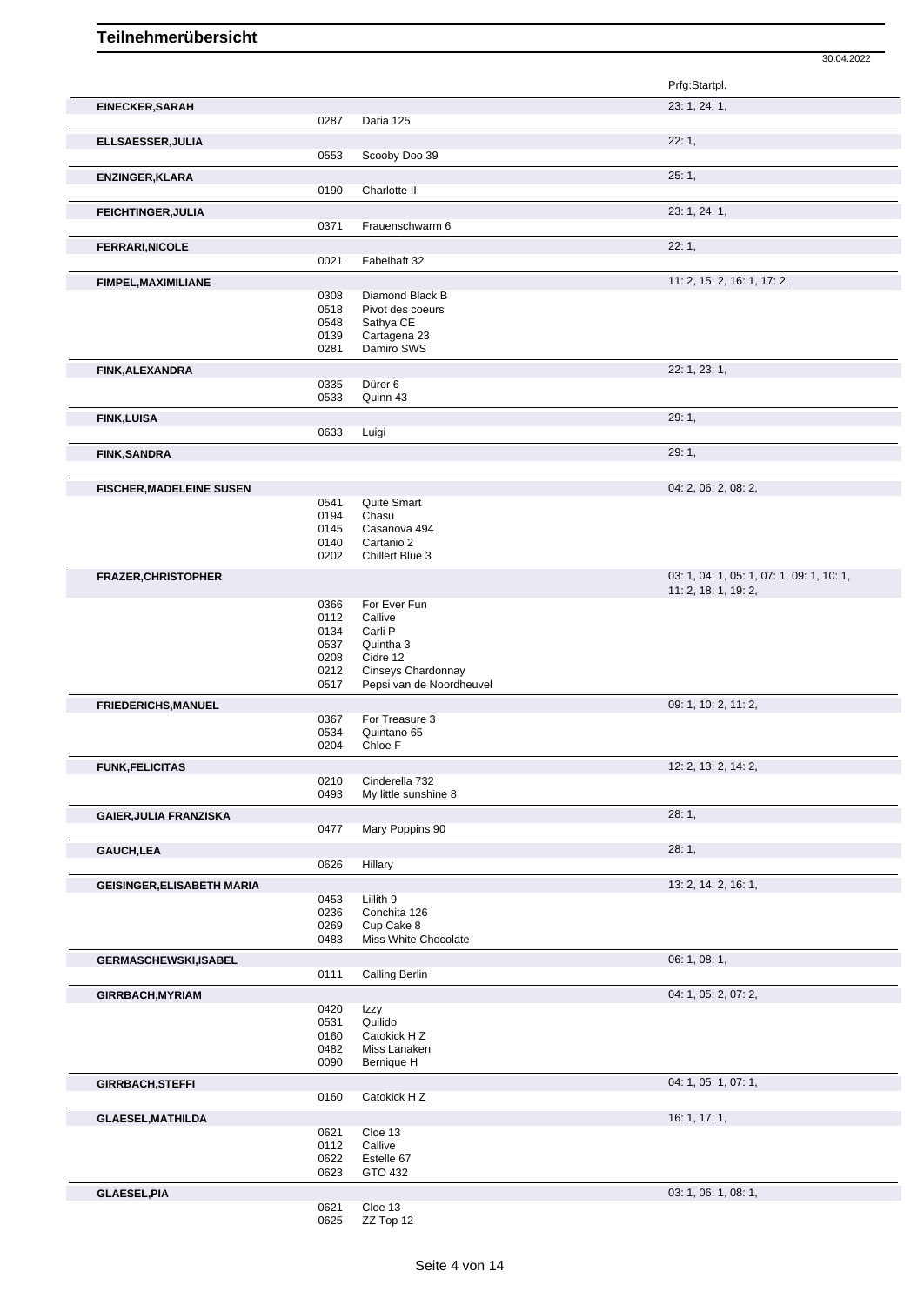|                                  |              |                                                   | Prfg:Startpl.                                      |
|----------------------------------|--------------|---------------------------------------------------|----------------------------------------------------|
|                                  | 0622         | Estelle 67                                        |                                                    |
|                                  | 0624         | K Zoom d'Heyboght<br>GTO 432                      |                                                    |
|                                  | 0623         |                                                   |                                                    |
| <b>GLAESEL, THERESIA</b>         |              |                                                   | 06: 1, 08: 1, 12: 1, 13: 1, 14: 1,                 |
|                                  | 0621<br>0625 | Cloe 13<br>ZZ Top 12                              |                                                    |
|                                  | 0622         | Estelle 67                                        |                                                    |
|                                  | 0623         | GTO 432                                           |                                                    |
|                                  |              |                                                   | 25:1,                                              |
| <b>GOEHNER, ANDREA</b>           | 0046         | Nandou 4                                          |                                                    |
|                                  |              |                                                   |                                                    |
| <b>GRABOWSKI, BRITTA MELANIE</b> | 0062         | Wolke Sieben 62                                   | 23:1,                                              |
|                                  |              |                                                   |                                                    |
| GRAF-EGE, REBEKKA                | 0614         | Zlatibor                                          | 26:1,                                              |
|                                  |              |                                                   |                                                    |
| <b>GRAUSAM, LILLY PAULINE</b>    |              |                                                   | 24: 1, 25: 1,                                      |
|                                  | 0298         | Denzel 20                                         |                                                    |
| <b>GRUEBER, VRONI</b>            |              |                                                   | 31:2,                                              |
|                                  | 0093         | <b>Boreo</b>                                      |                                                    |
|                                  | 0491         | Mr.Bubble                                         |                                                    |
|                                  | 0297         | Densborns Leckerli                                |                                                    |
|                                  | 0441<br>0387 | Lara 511<br>Goldi Goldfisch                       |                                                    |
|                                  |              |                                                   |                                                    |
| <b>GUESS, DANIEL</b>             |              |                                                   | 01: 1, 03: 1, 04: 1, 05: 1, 09: 1, 10: 1,<br>11:1, |
|                                  | 0488         | Montreau M                                        |                                                    |
|                                  | 0264         | Crisscross 3                                      |                                                    |
|                                  | 0113         | Cambada 3                                         |                                                    |
|                                  | 0464         | Lord Athletico                                    |                                                    |
|                                  | 0302         | Destiny 289                                       |                                                    |
|                                  | 0176         | Chacoul                                           |                                                    |
|                                  | 0220         | Clearfeary                                        |                                                    |
|                                  | 0143         | Casabella PS                                      |                                                    |
|                                  | 0448         | Leo Pizarro                                       |                                                    |
|                                  | 0407         | I-Ursina                                          |                                                    |
|                                  | 0422         | Jolijt                                            |                                                    |
| <b>HAECKEL,SOPHIE</b>            |              |                                                   | 30:1,                                              |
|                                  | 0435         | Kolando 2                                         |                                                    |
| <b>HAHN, NELE</b>                |              |                                                   | 16: 1, 17: 1,                                      |
|                                  | 0154         | Cassini's Queen                                   |                                                    |
| HAILFINGER, ANNKATHRIN           |              |                                                   | 22:1,                                              |
|                                  | 0016         | Dark Diamond 47                                   |                                                    |
| HANSELMANN, ANNEGRET LARA        |              |                                                   | 24:1,                                              |
|                                  | 0044         | Meralda <sub>2</sub>                              |                                                    |
| <b>HAUSER, MERLE</b>             |              |                                                   | 27:1,                                              |
|                                  | 0347         | Falua 3                                           |                                                    |
| <b>HEDRICH, MARIE SOPHIE</b>     |              |                                                   | 29: 1,                                             |
|                                  | 0634         | Rosenhofs Yakari                                  |                                                    |
| <b>HEDRICH, SVENJA</b>           |              |                                                   | 29: 1,                                             |
|                                  | 0619         | Rosenhofs Yakari                                  |                                                    |
| <b>HEHNLE, PIA</b>               |              |                                                   | 12: 1, 13: 2, 14: 2,                               |
|                                  | 0124         | Capital Joke                                      |                                                    |
|                                  | 0163         | Cazoo                                             |                                                    |
| <b>HEINZLER,LINA</b>             |              |                                                   | 12: 2, 13: 2, 14: 2, 16: 1,                        |
|                                  | 0107         | Calippo 46                                        |                                                    |
|                                  | 0076         | Bachmat                                           |                                                    |
| <b>HENNE, NICOL</b>              |              |                                                   | 22: 1, 23: 1,                                      |
|                                  | 0526         | Queen of Hearts 12                                |                                                    |
|                                  | 0312<br>0370 | Diaphaneity Darling K<br>Franz Ferdinand Junior 3 |                                                    |
|                                  |              |                                                   |                                                    |
| HERMENAU, ANNA-LENA              |              |                                                   | 24: 2, 25: 2,                                      |
|                                  | 0277         | Dagobert 116                                      |                                                    |
| <b>HERRMANN,KATI</b>             |              |                                                   | 25:1,                                              |
|                                  | 0279         | Daisy Blümchen                                    |                                                    |
| <b>HERTWIG, ALINA</b>            |              |                                                   | 01: 1, 02: 1, 03: 1, 04: 1, 05: 1, 07: 1,          |
|                                  |              |                                                   | 09: 1, 10: 1, 11: 1,                               |
|                                  | 0469<br>0468 | Lucky 1643<br>Loxley 115                          |                                                    |
|                                  | 0106         | Calea 17                                          |                                                    |
|                                  | 0295         | Decimo v.d. Lange Vos 2                           |                                                    |
|                                  |              |                                                   |                                                    |
| <b>HIRSCH,STEFAN</b>             | 0499         | Nemo 428                                          | 01: 1, 03: 1, 04: 1, 09: 1, 10: 1, 11: 1,          |
|                                  |              |                                                   |                                                    |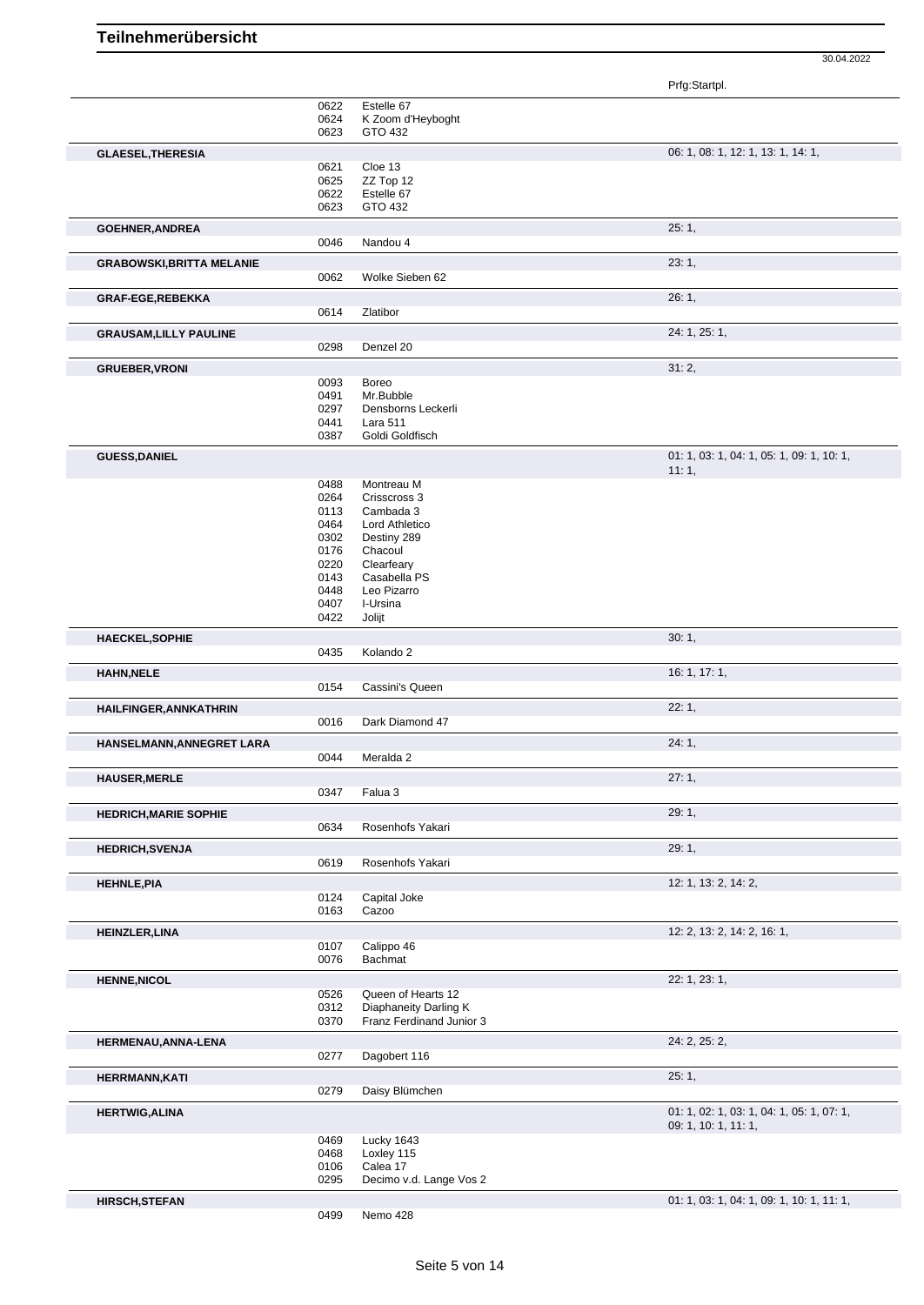Prfg:Startpl. 0162 Cayman S **HOFER,GABRIELE** 25: 1, 0002 Babett 31 **HOFFMEISTER,VICTORIA** 02: 1, 03: 1, 04: 1, 08: 1, 0244 Contact Me's Jack **HOLDER,MARGARETHE** 28: 1, **HOLLMANN,ALEXANDRA** 27: 1, 0628 Rockdiva **HOLZMANN,JULIAN** 01: 1, 02: 1, 03: 2, 0039 Iberia 30 0043 Lex Barker 8 **HONER,BEATRIX** 24: 1, 0558 Sina 507 **HOSS, MARESA** 26: 1, 0545 Rosi 432 **HOSTER,TIM** 01: 1, 02: 1, 03: 1, 04: 1, 05: 1, 07: 1, 05: 1, 07: 1, 05: 1, 07: 1, 05: 1, 07: 1, 07: 1, 07: 1, 09: 2, 10: 2, 11: 2, 18: 1, 19: 1, 0132 Carisma Can Fly<br>0219 Claus 68 0219 Claus 68 0513 PBM Kannan's Mr.Grey<br>0581 Twick Star 0581 Twick Star<br>0261 Coupino 2 Coupino 2 **HUBER,FRANK** 22: 1, 0539 Quinton 16 **JENDRNY,MICHAELA** 23: 1, 24: 1, 0301 Desperaux<br>0079 Balduin le P Balduin le Beau **KAERCHER,STEFANIE** 24: 1, Fabea 2 **KAMLAH,LIVIA** 28: 1, 0630 Csinos **KASPAR,ANNA-SOPHIE** 27: 1, 0605 Vivaldi's Dream Dancer **KATH,ANGELA** 22: 1, 0050 Picaro 67 0056 Rivana Royal **KHALIL,LAWRENCE** 08: 1, 09: 2, 10: 2, 11: 2, 0485 Mister Peabody<br>0185 Chanel's Boy 0185 Chanel's Boy<br>0164 CC Top 4 0164 CC Top 4<br>0073 Ascona Z Ascona Z **KIRST,SEBASTIAN** 0263 Cricket 11 05: 1, 05: 1, 05: 1, 07: 1, 09: 1, 10: 2, 11: 2, 0263 Cricket 11 0263 Cricket 11<br>0524 Quando di 0524 Quando du Rouet PS<br>0460 Lonbetto PS 0460 Lonbetto PS<br>0254 Cornet's Blue 0254 Cornet's Blue PS<br>0155 Cassiopeia PS 0155 Cassiopeia PS<br>0607 Viverter PS 0607 Viverter PS<br>0237 Concia Blue Concia Blue PS 0593 Vantasie PS<br>0570 Squirrel 4 Squirrel 4 **KLIMMT,OLIVER** 04: 1, 05: 1, 07: 1, 10: 1, 11: 1, 0131 Carina 564 0241 Connor Deluxe H 0365 Floyd 71 **KNACK,ALIA** 01: 1, 02: 1, 03: 1, 04: 1, 05: 1, 07: 1, 07: 1, 07: 1, 07: 1, 07: 1, 07: 1, 07: 1, 07: 1, 07: 1, 07: 1, 0333 DSP Claus Peter<br>0117 Campari 295 0117 Campari 295<br>0092 Blue Balou 8 Blue Balou 8 0599 Vigo's Cornetta<br>0076 Bachmat 0076 Bachmat<br>0222 Clifton D'. 0222 Clifton D'Argilla Z<br>0566 SMA Domintero Z SMA Domintero Z **KOBAN,FRIEDA** 29: 1, Pearl of Spring **KOEHL,SELINA** 01: 1, 02: 1, 03: 1, 03: 1, 03: 1, 03: 1, 03: 1, 03: 1, 03: 1, 03: 1, 03: 1, 03: 1, 03: 1, 03: 1, 03: 1, 03: 1, 03: 1, 03: 1, 03: 1, 03: 0501 0501 New Jersey K<br>0290 Datejust 0290 Datejust<br>0105 Calderon 0105 Calderon CR<br>0282 Danija 3

30.04.2022

Danija 3 0417 Ipad Blue M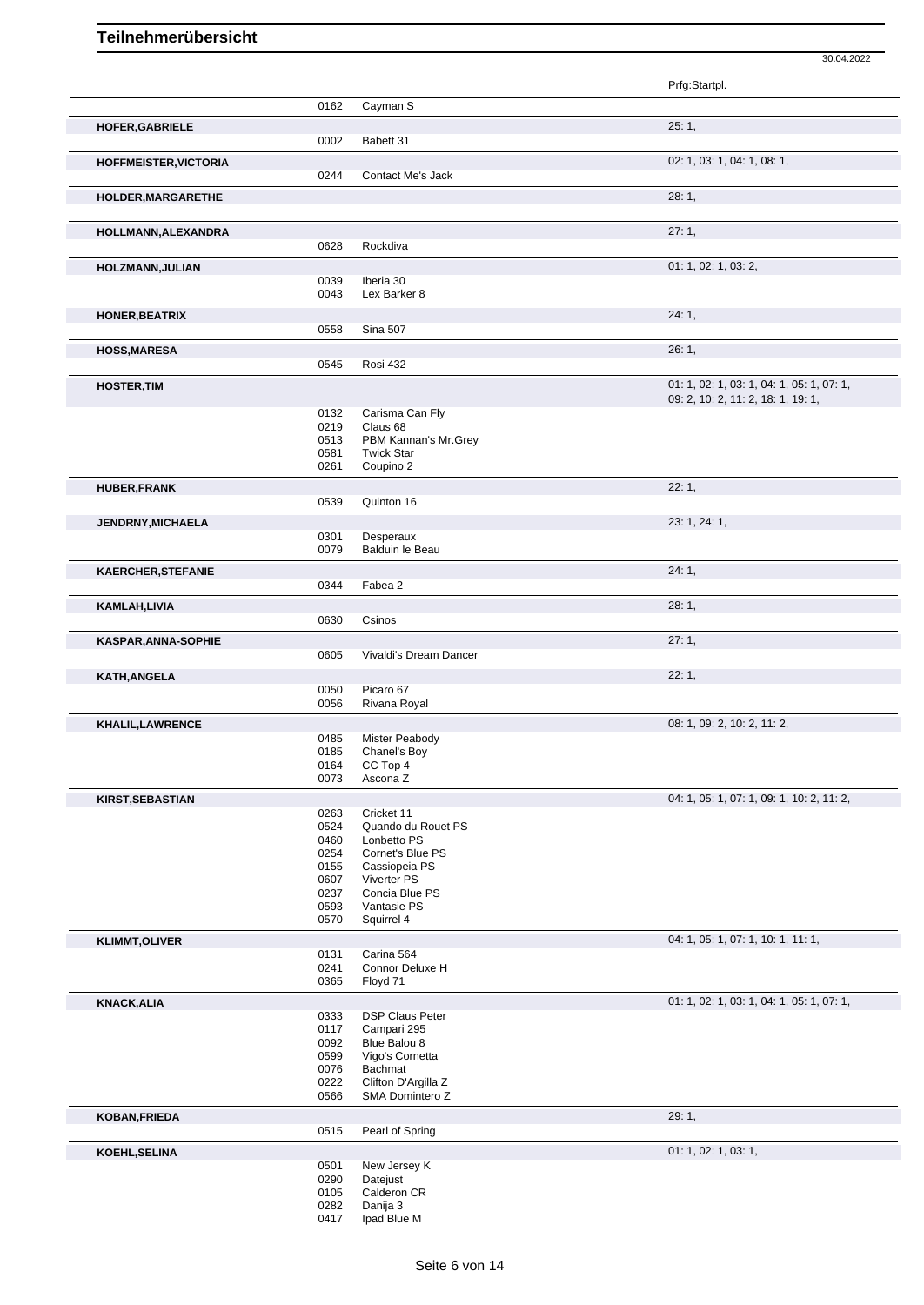|              |                                                                                                                                                                                                                      | Prfg:Startpl.                                                                                                                                                                                                                                                                                                                                                                                                                                                                                                   |
|--------------|----------------------------------------------------------------------------------------------------------------------------------------------------------------------------------------------------------------------|-----------------------------------------------------------------------------------------------------------------------------------------------------------------------------------------------------------------------------------------------------------------------------------------------------------------------------------------------------------------------------------------------------------------------------------------------------------------------------------------------------------------|
| 0575         | Sunday's surprise 3                                                                                                                                                                                                  |                                                                                                                                                                                                                                                                                                                                                                                                                                                                                                                 |
|              |                                                                                                                                                                                                                      | 12: 1, 13: 1, 14: 2,                                                                                                                                                                                                                                                                                                                                                                                                                                                                                            |
| 0253         | Cornel 10                                                                                                                                                                                                            |                                                                                                                                                                                                                                                                                                                                                                                                                                                                                                                 |
| 0213         | Cira 68                                                                                                                                                                                                              |                                                                                                                                                                                                                                                                                                                                                                                                                                                                                                                 |
|              |                                                                                                                                                                                                                      |                                                                                                                                                                                                                                                                                                                                                                                                                                                                                                                 |
|              |                                                                                                                                                                                                                      |                                                                                                                                                                                                                                                                                                                                                                                                                                                                                                                 |
|              |                                                                                                                                                                                                                      |                                                                                                                                                                                                                                                                                                                                                                                                                                                                                                                 |
|              |                                                                                                                                                                                                                      | 16:1,                                                                                                                                                                                                                                                                                                                                                                                                                                                                                                           |
|              |                                                                                                                                                                                                                      |                                                                                                                                                                                                                                                                                                                                                                                                                                                                                                                 |
|              |                                                                                                                                                                                                                      |                                                                                                                                                                                                                                                                                                                                                                                                                                                                                                                 |
|              |                                                                                                                                                                                                                      |                                                                                                                                                                                                                                                                                                                                                                                                                                                                                                                 |
|              |                                                                                                                                                                                                                      | 01: 1, 02: 1, 03: 2, 04: 2, 05: 2, 07: 2,                                                                                                                                                                                                                                                                                                                                                                                                                                                                       |
|              |                                                                                                                                                                                                                      | 09: 1, 10: 1, 11: 1, 18: 1, 19: 1,                                                                                                                                                                                                                                                                                                                                                                                                                                                                              |
|              |                                                                                                                                                                                                                      |                                                                                                                                                                                                                                                                                                                                                                                                                                                                                                                 |
| 0188         | Charleston 78                                                                                                                                                                                                        |                                                                                                                                                                                                                                                                                                                                                                                                                                                                                                                 |
| 0440         | Lagano 13                                                                                                                                                                                                            |                                                                                                                                                                                                                                                                                                                                                                                                                                                                                                                 |
| 0556         | SG's Air Pilot                                                                                                                                                                                                       |                                                                                                                                                                                                                                                                                                                                                                                                                                                                                                                 |
|              |                                                                                                                                                                                                                      |                                                                                                                                                                                                                                                                                                                                                                                                                                                                                                                 |
|              |                                                                                                                                                                                                                      |                                                                                                                                                                                                                                                                                                                                                                                                                                                                                                                 |
|              |                                                                                                                                                                                                                      |                                                                                                                                                                                                                                                                                                                                                                                                                                                                                                                 |
|              |                                                                                                                                                                                                                      |                                                                                                                                                                                                                                                                                                                                                                                                                                                                                                                 |
|              |                                                                                                                                                                                                                      |                                                                                                                                                                                                                                                                                                                                                                                                                                                                                                                 |
| 0433         |                                                                                                                                                                                                                      |                                                                                                                                                                                                                                                                                                                                                                                                                                                                                                                 |
| 0159         | Catapult 17                                                                                                                                                                                                          |                                                                                                                                                                                                                                                                                                                                                                                                                                                                                                                 |
|              |                                                                                                                                                                                                                      | 16:1,                                                                                                                                                                                                                                                                                                                                                                                                                                                                                                           |
| 0423         | Judy 95                                                                                                                                                                                                              |                                                                                                                                                                                                                                                                                                                                                                                                                                                                                                                 |
| 0521         | Prince du Bonneville                                                                                                                                                                                                 |                                                                                                                                                                                                                                                                                                                                                                                                                                                                                                                 |
| 0095         | <b>Brisbeen</b>                                                                                                                                                                                                      |                                                                                                                                                                                                                                                                                                                                                                                                                                                                                                                 |
|              |                                                                                                                                                                                                                      | 22:1,                                                                                                                                                                                                                                                                                                                                                                                                                                                                                                           |
| 0311         | Diamondlight R                                                                                                                                                                                                       |                                                                                                                                                                                                                                                                                                                                                                                                                                                                                                                 |
|              | Dorina 1030                                                                                                                                                                                                          |                                                                                                                                                                                                                                                                                                                                                                                                                                                                                                                 |
|              |                                                                                                                                                                                                                      | 26:1,                                                                                                                                                                                                                                                                                                                                                                                                                                                                                                           |
| 0567         | Soléa Royal                                                                                                                                                                                                          |                                                                                                                                                                                                                                                                                                                                                                                                                                                                                                                 |
|              |                                                                                                                                                                                                                      | 27:1,                                                                                                                                                                                                                                                                                                                                                                                                                                                                                                           |
| 0544         | Rock me Amadeus 9                                                                                                                                                                                                    |                                                                                                                                                                                                                                                                                                                                                                                                                                                                                                                 |
|              |                                                                                                                                                                                                                      | 01: 1, 02: 1, 03: 1, 04: 1, 06: 1, 08: 1,                                                                                                                                                                                                                                                                                                                                                                                                                                                                       |
|              |                                                                                                                                                                                                                      | 09: 1, 10: 1, 11: 1, 20: 1, 21: 1,                                                                                                                                                                                                                                                                                                                                                                                                                                                                              |
| 0223         | Clintas 3                                                                                                                                                                                                            |                                                                                                                                                                                                                                                                                                                                                                                                                                                                                                                 |
| 0590         | Valentin 148                                                                                                                                                                                                         |                                                                                                                                                                                                                                                                                                                                                                                                                                                                                                                 |
|              |                                                                                                                                                                                                                      |                                                                                                                                                                                                                                                                                                                                                                                                                                                                                                                 |
|              |                                                                                                                                                                                                                      |                                                                                                                                                                                                                                                                                                                                                                                                                                                                                                                 |
|              |                                                                                                                                                                                                                      | 12: 1, 13: 1, 14: 1, 15: 1, 16: 1, 17: 1,                                                                                                                                                                                                                                                                                                                                                                                                                                                                       |
|              |                                                                                                                                                                                                                      |                                                                                                                                                                                                                                                                                                                                                                                                                                                                                                                 |
|              |                                                                                                                                                                                                                      |                                                                                                                                                                                                                                                                                                                                                                                                                                                                                                                 |
|              |                                                                                                                                                                                                                      |                                                                                                                                                                                                                                                                                                                                                                                                                                                                                                                 |
|              |                                                                                                                                                                                                                      | 05: 1, 07: 1, 09: 2, 10: 2, 11: 2, 18: 1,                                                                                                                                                                                                                                                                                                                                                                                                                                                                       |
|              |                                                                                                                                                                                                                      | 19:1,                                                                                                                                                                                                                                                                                                                                                                                                                                                                                                           |
|              |                                                                                                                                                                                                                      |                                                                                                                                                                                                                                                                                                                                                                                                                                                                                                                 |
|              |                                                                                                                                                                                                                      |                                                                                                                                                                                                                                                                                                                                                                                                                                                                                                                 |
| 0582         |                                                                                                                                                                                                                      |                                                                                                                                                                                                                                                                                                                                                                                                                                                                                                                 |
| 0147         | Casarano del Salento Z                                                                                                                                                                                               |                                                                                                                                                                                                                                                                                                                                                                                                                                                                                                                 |
|              |                                                                                                                                                                                                                      | 24: 1, 26: 1,                                                                                                                                                                                                                                                                                                                                                                                                                                                                                                   |
| 0036         | Gossip 2                                                                                                                                                                                                             |                                                                                                                                                                                                                                                                                                                                                                                                                                                                                                                 |
| 0342         | Enya 82                                                                                                                                                                                                              |                                                                                                                                                                                                                                                                                                                                                                                                                                                                                                                 |
|              |                                                                                                                                                                                                                      | 22:1,                                                                                                                                                                                                                                                                                                                                                                                                                                                                                                           |
| 0411         | In Freiheit                                                                                                                                                                                                          |                                                                                                                                                                                                                                                                                                                                                                                                                                                                                                                 |
|              |                                                                                                                                                                                                                      | : 0,                                                                                                                                                                                                                                                                                                                                                                                                                                                                                                            |
|              |                                                                                                                                                                                                                      |                                                                                                                                                                                                                                                                                                                                                                                                                                                                                                                 |
|              |                                                                                                                                                                                                                      |                                                                                                                                                                                                                                                                                                                                                                                                                                                                                                                 |
|              |                                                                                                                                                                                                                      | 29:1,                                                                                                                                                                                                                                                                                                                                                                                                                                                                                                           |
|              |                                                                                                                                                                                                                      |                                                                                                                                                                                                                                                                                                                                                                                                                                                                                                                 |
|              |                                                                                                                                                                                                                      | 10: 1, 20: 1, 21: 1,                                                                                                                                                                                                                                                                                                                                                                                                                                                                                            |
|              |                                                                                                                                                                                                                      |                                                                                                                                                                                                                                                                                                                                                                                                                                                                                                                 |
|              |                                                                                                                                                                                                                      |                                                                                                                                                                                                                                                                                                                                                                                                                                                                                                                 |
| 0583         | Uljanka K                                                                                                                                                                                                            |                                                                                                                                                                                                                                                                                                                                                                                                                                                                                                                 |
|              |                                                                                                                                                                                                                      |                                                                                                                                                                                                                                                                                                                                                                                                                                                                                                                 |
| 0313         |                                                                                                                                                                                                                      |                                                                                                                                                                                                                                                                                                                                                                                                                                                                                                                 |
| 0285         | Darcy 22                                                                                                                                                                                                             |                                                                                                                                                                                                                                                                                                                                                                                                                                                                                                                 |
| 0074         | Avicii VDW                                                                                                                                                                                                           |                                                                                                                                                                                                                                                                                                                                                                                                                                                                                                                 |
| 0309         | Diamond Blue 11                                                                                                                                                                                                      |                                                                                                                                                                                                                                                                                                                                                                                                                                                                                                                 |
| 0203<br>0471 | Chinukka<br>Lupica 3                                                                                                                                                                                                 |                                                                                                                                                                                                                                                                                                                                                                                                                                                                                                                 |
|              | 0423<br>0521<br>0095<br>0538<br>0122<br>0127<br>0330<br>0200<br>0357<br>0542<br>0428<br>0292<br>0525<br>0429<br>0329<br>0168<br>0409<br>0082<br>0476<br>0480<br>0081<br>0226<br>0376<br>0586<br>0561<br>0165<br>0351 | Judy 95<br>Prince du Bonneville<br><b>Brisbeen</b><br>Quintino 12<br>Canturo 13<br>Caprice 546<br>Dornadello<br>Chiapas 2<br>Ferstlhof's Cavalinka<br>Quiwi Air<br>Kara Ben Nemsi 7<br>Daylight E 3<br>Quasi Unser<br>Karthago 80<br>Kilkenny 58<br>Cellie Ann<br>Icemen de Paep<br>Ballousson<br>Mary Poppins 66<br>Milenja<br><b>Balisto S</b><br>Coco C'est la Vie<br>Galatina del Salento<br>Ugento del Salento<br><b>Unique Prince</b><br>Sisko 104<br>Ceco <sub>3</sub><br>FBW Carontino As<br>Diarada 21 |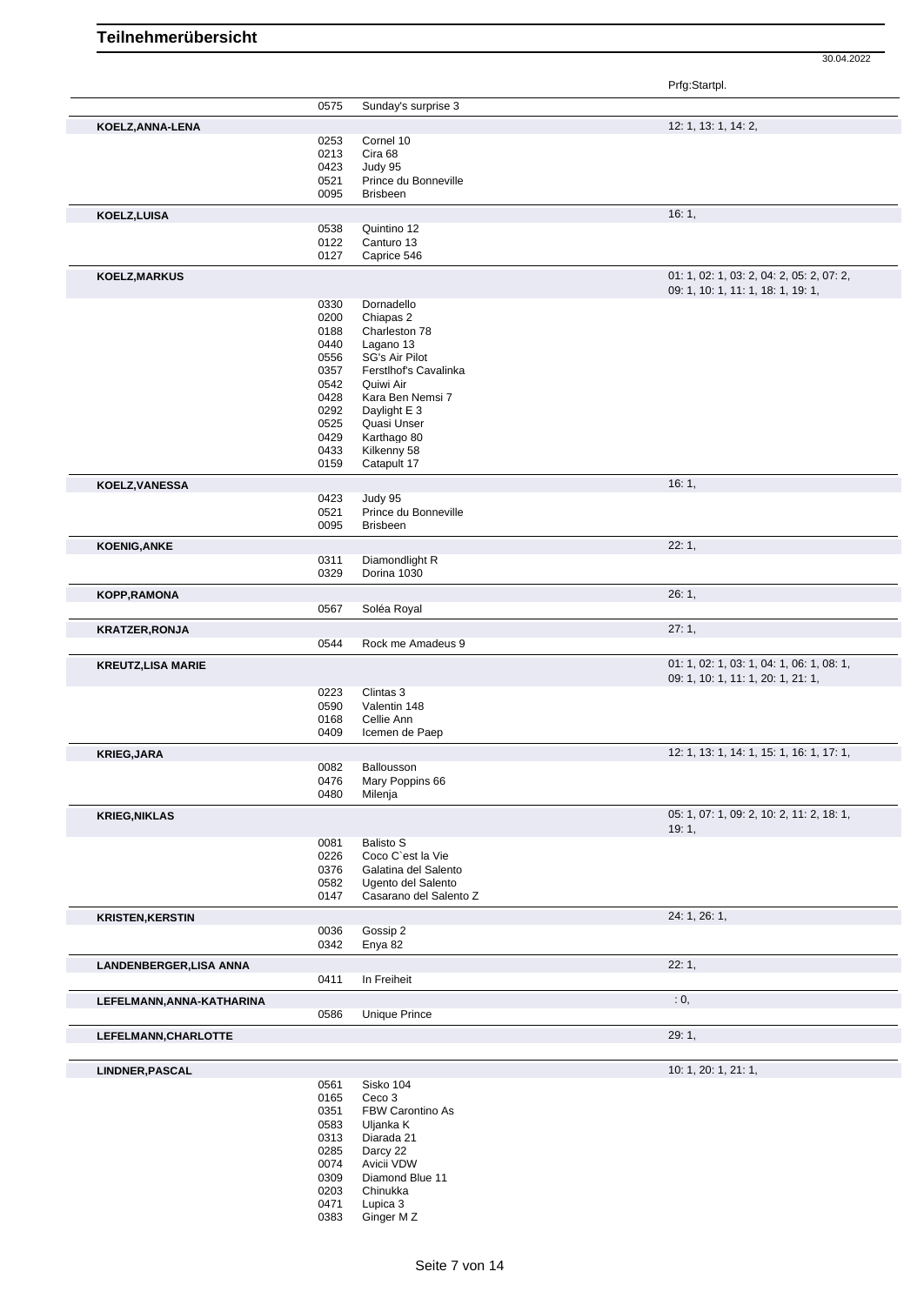|                             |              |                             | Prfg:Startpl.                             |
|-----------------------------|--------------|-----------------------------|-------------------------------------------|
|                             | 0320         | Dollar Boy M                |                                           |
| LINK, ALINA                 |              |                             | 29:1,                                     |
|                             | 0627         | Luuk Gavlin                 |                                           |
| LOHMUELLER, DANIEL          |              |                             | 22: 1, 23: 1, 24: 1, 26: 2,               |
|                             | 0311         | Diamondlight R              |                                           |
|                             | 0465<br>0612 | Lord Ludwig 18<br>Zar BTH   |                                           |
|                             | 0329         | Dorina 1030                 |                                           |
|                             | 0611         | Wolkentanz S                |                                           |
| LOMBERG, EMILIA             |              |                             | 28:1,                                     |
|                             | 0324         | Don Guido                   |                                           |
| LUEHR, EVA-MARIA            |              |                             | 04: 1, 05: 1, 07: 1, 18: 1, 19: 1,        |
|                             | 0577<br>0319 | Tecumseh 16<br>Doctor Blue  |                                           |
|                             |              |                             | 26:1,                                     |
| <b>LUFT, IRA KAROLIN</b>    | 0356         | Felicity 45                 |                                           |
| <b>MAGUNIA, SIMON</b>       |              |                             | 28:1,                                     |
|                             |              |                             |                                           |
| <b>MAIER, JOY-STEPHANIE</b> | 0445         | Legamenta                   | 22:1,                                     |
| <b>MAIER, LENNY</b>         |              |                             | 15: 1, 16: 1, 17: 2,                      |
|                             | 0472         | Lylly de Baloubet           |                                           |
|                             | 0152         | Casita M                    |                                           |
|                             | 0070         | Antonia 197                 |                                           |
| <b>MEEH, MICHAELA</b>       |              |                             | 25:1,                                     |
|                             | 0609         | Werter Herr                 |                                           |
| <b>MEIER, EILEEN</b>        |              |                             | 04: 1, 05: 1, 07: 1, 20: 1, 21: 1,        |
|                             | 0353<br>0478 | FBW Graphik<br>Mata Hari 45 |                                           |
| <b>MEYER, ELISABETH</b>     |              |                             | 01: 1, 03: 1, 09: 1, 10: 2, 11: 1, 18: 1, |
|                             |              |                             | 19: 1, 20: 1, 21: 1,                      |
|                             | 0488         | Montreau M                  |                                           |
|                             | 0264<br>0113 | Crisscross 3<br>Cambada 3   |                                           |
|                             | 0464         | Lord Athletico              |                                           |
|                             | 0302         | Destiny 289                 |                                           |
|                             | 0220         | Clearfeary                  |                                           |
|                             | 0143         | Casabella PS                |                                           |
|                             | 0300<br>0613 | Derrick 121<br>Zensation 2  |                                           |
|                             | 0448         | Leo Pizarro                 |                                           |
|                             | 0405         | I'm Black Beautiful         |                                           |
|                             | 0407         | I-Ursina                    |                                           |
|                             | 0450<br>0422 | Let it Shine                |                                           |
| <b>MODER, ANTONIA</b>       |              | Jolijt                      | 25:1,                                     |
|                             | 0047         | Nevado SU                   |                                           |
| <b>MOECK, ULRICH</b>        |              |                             | 04: 2, 06: 2, 08: 2,                      |
|                             | 0547         | Samurai 496                 |                                           |
|                             | 0500         | Nevis Royal Z               |                                           |
| <b>MUELLER, HEIKO</b>       | 0125         | Capolavoro 4                | 22:1,                                     |
| <b>MUELLER, JAN</b>         |              |                             | 01: 2, 02: 1, 03: 2, 04: 1, 06: 1, 08: 2, |
|                             |              |                             | 09: 1, 10: 1, 11: 1,                      |
|                             | 0191         | Charly Champion SR          |                                           |
|                             | 0214<br>0272 | Ciricu<br>Cute as Sugar SR  |                                           |
|                             | 0089         | Bernhard vom Taubenbrink    |                                           |
| <b>MUELLER, KATRIN</b>      |              |                             | 22:1,                                     |
|                             | 0017         | Dhalia Charisma S           |                                           |
| <b>MUELLER, LISA</b>        |              |                             | 24:1,                                     |
|                             | 0345         | Fabregas 14                 |                                           |
| <b>MUERAU, MICHELLE</b>     | 0385         | Glenn Louis                 | 22:1,                                     |
|                             |              |                             | 18: 1, 19: 1,                             |
| <b>MUSCHWECK DR., EVA</b>   | 0216         | Clarenta                    |                                           |
|                             | 0296         | Déja vu blanc               |                                           |
|                             | 0509         | On Spot I'm Hot             |                                           |
|                             | 0233         | Checker 88                  |                                           |
| <b>MUSTAPHA, SINA</b>       | 0610         | Wilma 295                   | 23: 1, 24: 1,                             |
|                             |              |                             |                                           |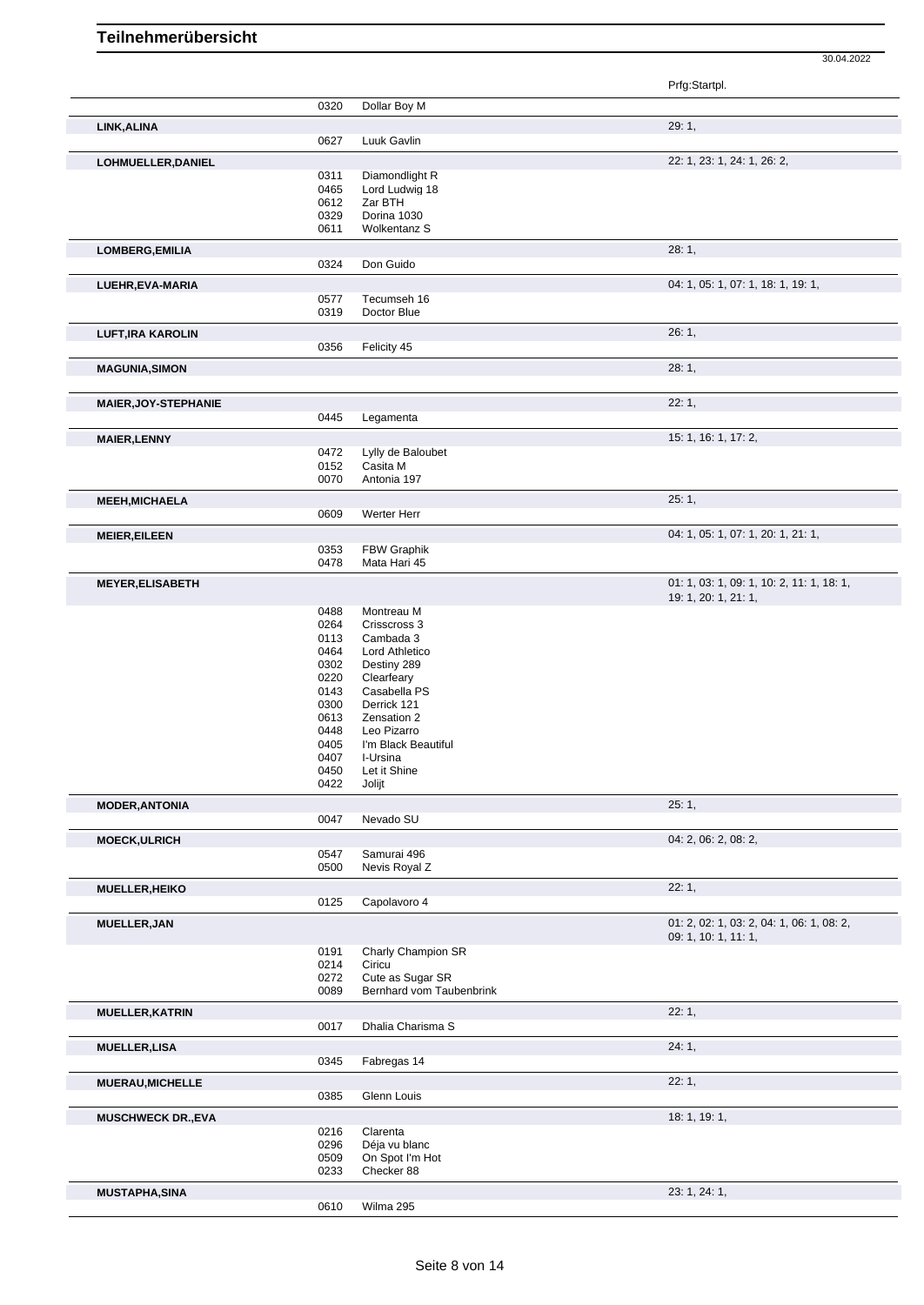|                           |              |                                | 30.04.2022                                                 |
|---------------------------|--------------|--------------------------------|------------------------------------------------------------|
|                           |              |                                | Prfg:Startpl.                                              |
| NASCENTE ARIKAN, MAIARA   |              |                                | 25: 1, 26: 1,                                              |
|                           | 0009         | Cinderella 787                 |                                                            |
| NEDIGER, ELLA-MARIE       | 0401         | Herzenswunsch 5                | 27:1,                                                      |
| OLM, MARIE-CLAIRE         |              |                                | 16: 1, 17: 2,                                              |
|                           | 0606         | Vivax                          |                                                            |
|                           | 0258         | Cöster's Clarimo               |                                                            |
|                           | 0179         | Chambalaia WR                  |                                                            |
|                           | 0552<br>0207 | Schoccocina<br>Ciacomo's Queen |                                                            |
|                           | 0080         | Baledas de l'Arche             |                                                            |
|                           | 0447         | Lennox 449                     |                                                            |
| OTT, SARAH CHIARA         |              |                                | 16:1,                                                      |
|                           | 0065         | Afterglow                      |                                                            |
|                           | 0461         | London's Centoona              |                                                            |
| PAPE, MAREIKE             |              |                                | 04: 1, 06: 1,                                              |
|                           | 0201         | Chiara 301                     |                                                            |
| PECH, LEANDER             |              |                                | 15:1, 16:1,                                                |
|                           | 0023         | <b>FBW Quobelix</b>            |                                                            |
| <b>PFROMMER, ELIAS</b>    |              |                                | 08:2,                                                      |
|                           | 0456         | Liselia                        |                                                            |
|                           | 0072         | Arelia 2                       |                                                            |
|                           | 0442<br>0457 | Larelia<br>Liska 50            |                                                            |
|                           |              |                                |                                                            |
| PICHLER, VERA             | 0321         | Don Candente                   | 23: 1, 26: 1,                                              |
|                           | 0569         | South Carolina 3               |                                                            |
|                           |              |                                | 25:1,                                                      |
| PIETRUSCHKA, JENNIFER     | 0503         | Notre Belini                   |                                                            |
|                           |              |                                | 04: 1, 06: 1, 08: 1,                                       |
| PIETRZAK, BALBINA BARBARA | 0348         | Famous RZH                     |                                                            |
|                           |              |                                |                                                            |
| PINGEL, MARINA            | 0142         | Carvico                        | 01: 1, 02: 1,                                              |
|                           | 0390         | Gravour 4                      |                                                            |
|                           |              |                                | 24: 1, 25: 1, 26: 1,                                       |
| <b>PLANCK,LISA</b>        | 0288         | Dario el Zorro                 |                                                            |
|                           | 0346         | Fahrengold                     |                                                            |
|                           | 0477         | Mary Poppins 90                |                                                            |
| POPPEL, MARC              |              |                                | 01: 1, 02: 1, 03: 1,                                       |
|                           | 0280         | Dalton 21                      |                                                            |
| PRAETZEL, ANNE-SOPHIE     |              |                                | 23: 1, 24: 1,                                              |
|                           | 0399         | Heart o' War                   |                                                            |
| PRASSER, JANA             |              |                                | 16:1,                                                      |
|                           | 0316         | Diofeh                         |                                                            |
| <b>PUFKE,EMMA</b>         |              |                                | 15: 2, 16: 1, 17: 2,                                       |
|                           | 0225         | Coccina                        |                                                            |
|                           | 0358         | Filiz 8                        |                                                            |
|                           | 0350<br>0414 | Fantastico 65<br>Indina PP     |                                                            |
|                           |              |                                |                                                            |
| <b>RAYTCHEV, ROSSEN</b>   |              |                                | 01: 2, 02: 2, 03: 2, 04: 2, 05: 2, 07: 2,<br>18: 2, 19: 2, |
|                           | 0595         | Verdi 74                       |                                                            |
|                           | 0274         | Cyriac 2                       |                                                            |
|                           | 0318         | Django 460                     |                                                            |
|                           | 0368         | Forever Pleasure HH            |                                                            |
|                           | 0198<br>0413 | Chester 260<br>Independent 5   |                                                            |
|                           |              |                                |                                                            |
| REITZNER, ELENA-MALIN     |              |                                | 12: 2, 13: 2, 14: 2,                                       |
|                           | 0014<br>0032 | Curt AS<br>Gandalf 134         |                                                            |
|                           | 0060         | Weidenhof's Cassina            |                                                            |
|                           | 0061         | Weidenhof's Copacabana         |                                                            |
|                           | 0059         | Singuleonce von ZG Joos        |                                                            |
|                           | 0024         | Ferstelhof's Alacantus         |                                                            |
|                           | 0004         | <b>Billion Dollar 2</b>        |                                                            |
|                           | 0037<br>0033 | Guinness 107<br>Gestri         |                                                            |
|                           | 0030         | From Chaccomo Bogibo           |                                                            |
|                           | 0010         | Cloudy Bay 4                   |                                                            |
| RIEDLINGER, MAXIMILIAN    |              |                                | 06: 1, 08: 1,                                              |
|                           | 0238         | Concolor                       |                                                            |
| RIEDLINGER, SOPHIA        |              |                                | 01: 1, 02: 1, 03: 1, 04: 1, 06: 1, 08: 1,                  |
|                           | 0238         | Concolor                       |                                                            |
|                           |              |                                |                                                            |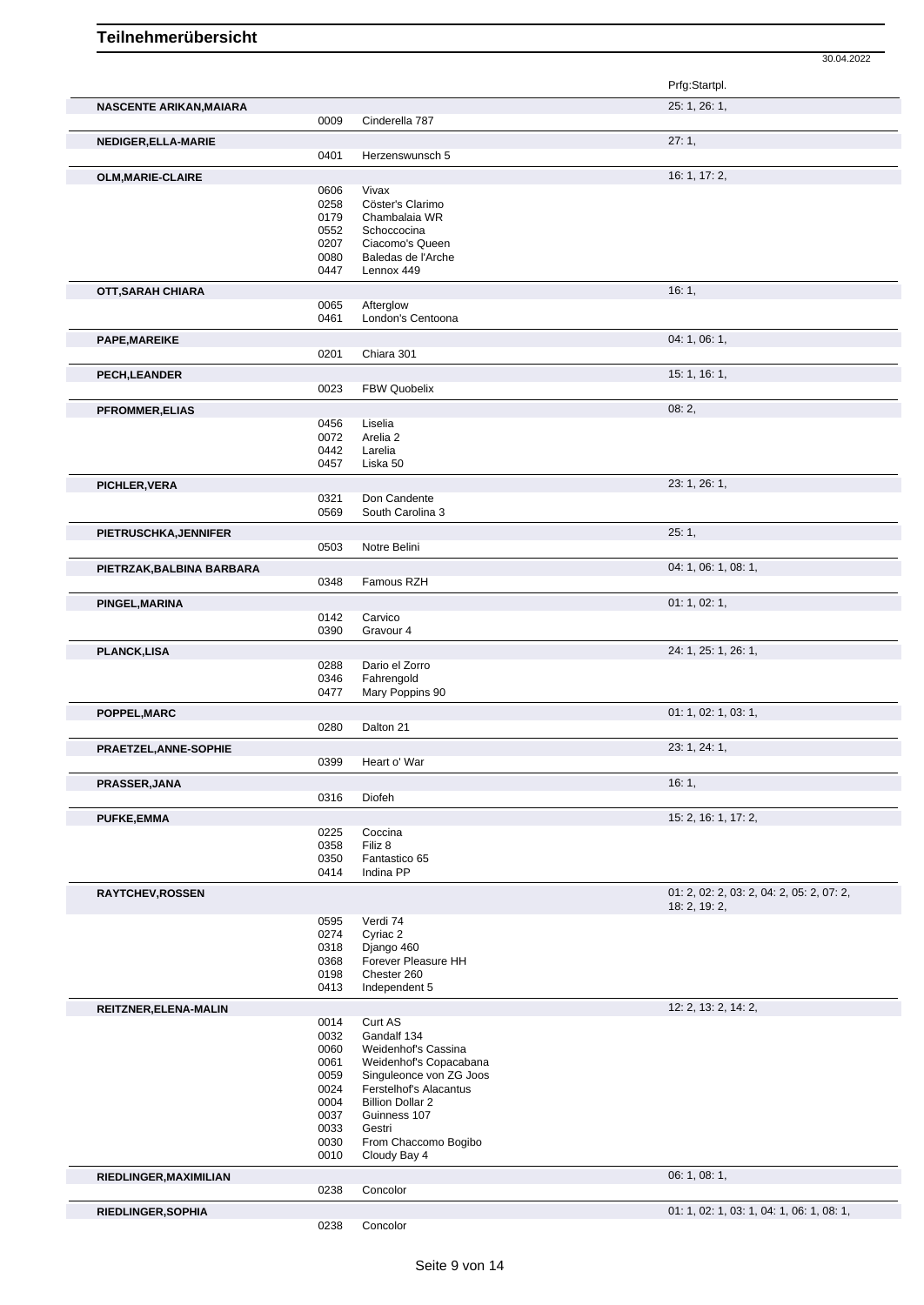Prfg:Startpl.

|                              | 0193                | Charmeur W                     |                                                            |
|------------------------------|---------------------|--------------------------------|------------------------------------------------------------|
| RIEHLE, GERHARD              | 0197                | <b>Chelsie Girl</b>            | 04: 2, 06: 2, 08: 2,                                       |
|                              | 0118                | Campino 308                    |                                                            |
|                              | 0211                | Cinsey Cat                     |                                                            |
|                              | 0568                | Solid Gold P                   |                                                            |
|                              | 0434                | Kleiner Prinz 41               |                                                            |
|                              | 0067                | Angel van't Breezerhof         |                                                            |
| RIEHM, MIRIAM                |                     |                                | 26:1,                                                      |
|                              | 0559                | Sir Siegfried AG               |                                                            |
|                              | 0246                | Contara R                      |                                                            |
|                              | 0360                | Finest Winergi                 |                                                            |
|                              | 0325                | Don Moretti                    |                                                            |
|                              | 0598<br>0601        | Vienna R<br>Vincenza 7         |                                                            |
| RIETHMUELLER, LEONORE        |                     |                                | 25:1,                                                      |
|                              | 0071                | Antonius Maximus               |                                                            |
| ROEHRLE, LEONIE              |                     |                                | 24: 1, 25: 2, 26: 1,                                       |
|                              | 0008                | Chacco de Luxe                 |                                                            |
|                              | 0527                | Quelle Chaconne KW             |                                                            |
|                              | 0027                | Firemark JS                    |                                                            |
| ROMBACH, LUISA               |                     |                                | 25:1,                                                      |
|                              | 0394                | Gustav 331                     |                                                            |
| <b>RUGGABER, KAI</b>         |                     |                                | 01: 1, 02: 1, 03: 2, 04: 2, 05: 2, 07: 2,<br>20: 2, 21: 2, |
|                              | 0066                | Albführen's Coupe de Alb       |                                                            |
|                              | 0224                | Cliostan D                     |                                                            |
|                              | 0502                | Nilsson 13                     |                                                            |
|                              | 0369                | Fosbury Flop 5                 |                                                            |
|                              | 0259                | <b>Country Classics 2</b>      |                                                            |
|                              | 0247                | Conticella                     |                                                            |
|                              | 0227                | Coconut Queen 3                |                                                            |
|                              | 0592<br>0604        | Vanilla Coffee<br>Viva Jolie   |                                                            |
|                              |                     |                                |                                                            |
| <b>RUNDEL, MARC</b>          | 0099                | Cabalero 13                    | 06: 1, 08: 1,                                              |
|                              | 0494                | Nabucco 121                    |                                                            |
| <b>RUNTE, SIMON</b>          |                     |                                | 02: 1, 04: 1, 07: 1,                                       |
|                              | 0563                | Sissi G                        |                                                            |
|                              | 0144                | Casalorado                     |                                                            |
|                              | 0572                | Stella 1117                    |                                                            |
|                              | 0615                | Zoé 9                          |                                                            |
| SAEGERT, SAMIRA              |                     |                                | 28:1,                                                      |
|                              | 0631                | Champion                       |                                                            |
| SAILER, MICHAELA             |                     |                                | 24: 1, 25: 1,                                              |
|                              | <b>U555</b><br>0088 | Secret Surprise<br>Benicita TB |                                                            |
| <b>SAUTER, LIV EMMA</b>      |                     |                                | 15: 1, 16: 1,                                              |
|                              | 0580                | Trixi 499                      |                                                            |
| <b>SCHAEFER, ANNIKA</b>      |                     |                                | 23: 1, 24: 1,                                              |
|                              | 0392                | Grey's Chocolate Boy           |                                                            |
| <b>SCHAEFER, LAURA MARIE</b> |                     |                                | 06: 2, 08: 2,                                              |
|                              | 0516                | Peppi N.W.                     |                                                            |
|                              | 0589<br>0180        | Vajana<br>Champaloup           |                                                            |
| <b>SCHAEFER, SERAFINA</b>    |                     |                                | 24:1,                                                      |
|                              | 0029                | Freeman 76                     |                                                            |
| <b>SCHAEFER, ZOEY LYNN</b>   |                     |                                | 29:2,                                                      |
|                              | 0632                | Three-B Chevalier              |                                                            |
| <b>SCHIELER, VERENA</b>      |                     |                                | 18: 1, 19: 1, 20: 1, 21: 1,                                |
|                              | 0170                | Cerafina HP                    |                                                            |
|                              | 0584                | Uncle Sam 38                   |                                                            |
| <b>SCHLAICH, PHILIPP</b>     |                     |                                | 01: 2, 02: 2, 03: 2,                                       |
|                              | 0458                | Little Lord Pezi 2             |                                                            |
|                              | 0381                | Genius 115                     |                                                            |
| SCHLOSSER, KATHARINA         |                     |                                | 04: 2, 06: 2, 08: 2,                                       |
|                              | 0440                | Lagano 13                      |                                                            |
|                              | 0530                | Quiet and surprise             |                                                            |
|                              | 0326                | Donna Doria Z                  |                                                            |
| <b>SCHLUESSELBURG, SVEN</b>  |                     |                                | 01: 2, 02: 2, 03: 2, 04: 2, 05: 2, 07: 2,                  |
|                              |                     |                                | 09: 2, 10: 2, 11: 2, 18: 2, 19: 2,                         |
|                              | 0083                | Ballyto                        |                                                            |

Seite 10 von 14

Nuntius 12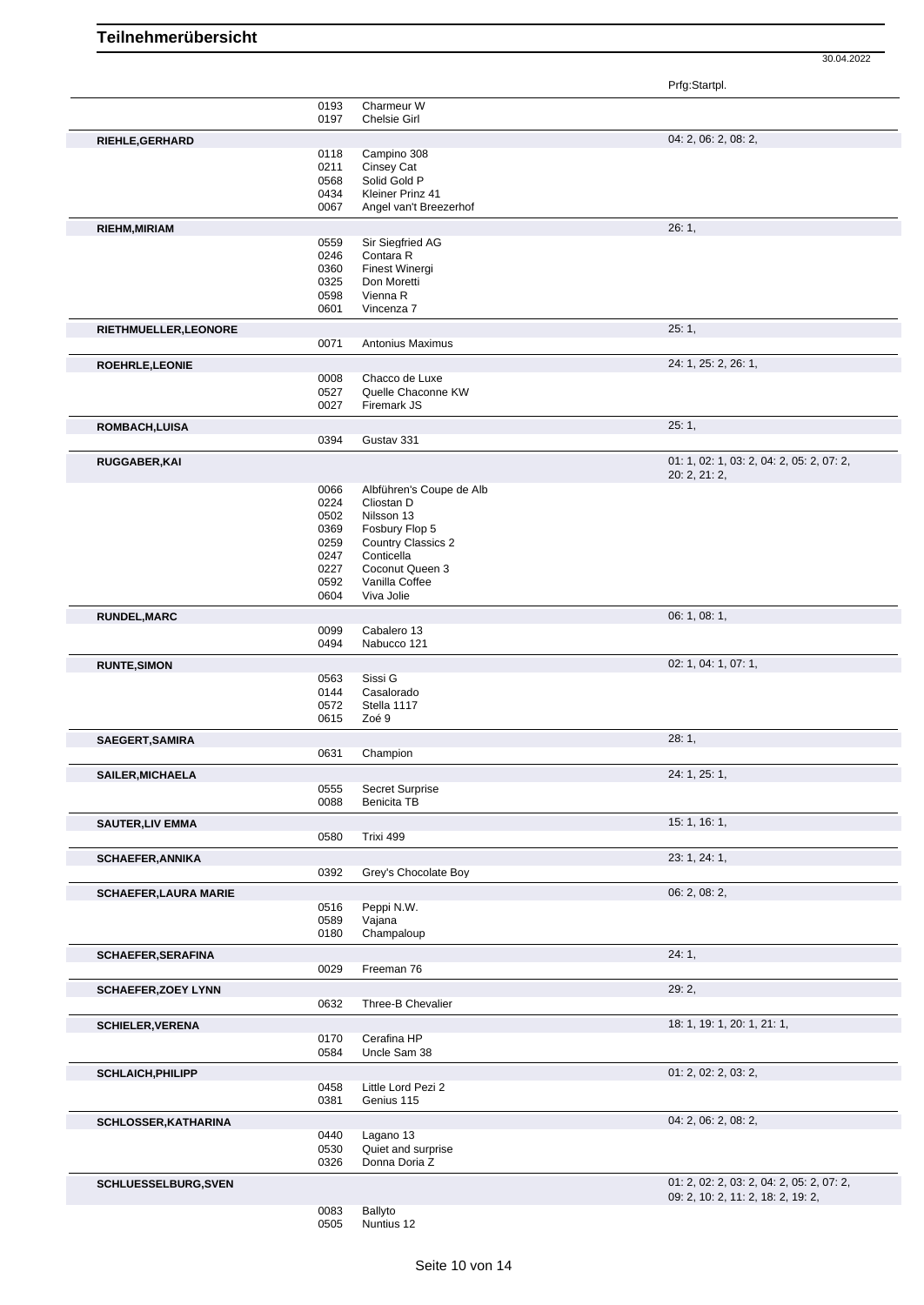Prfg:Startpl.

|                               | 0571<br>0249 | Stakkachin<br>Cookie White          |                                                                                        |
|-------------------------------|--------------|-------------------------------------|----------------------------------------------------------------------------------------|
|                               | 0110<br>0268 | Call me Paul 6<br>Crunchino         |                                                                                        |
|                               | 0172         | Chaccateur                          |                                                                                        |
|                               | 0096         | Bud Spencer 7                       |                                                                                        |
|                               | 0596         | Viceversa de la Roque               |                                                                                        |
| <b>SCHMID, ADRIAN</b>         |              |                                     | 01: 2, 02: 2, 03: 2, 04: 2, 05: 2, 07: 2,<br>08: 2, 09: 2, 10: 2, 11: 2, 18: 1, 19: 1, |
|                               | 0463<br>0419 | Lord Argo<br>Ivory vom Schlösslihof |                                                                                        |
|                               | 0523         | Pumbaa 7                            |                                                                                        |
|                               | 0470         | Lucky Star-V                        |                                                                                        |
|                               | 0116         | Camira 101                          |                                                                                        |
|                               | 0473         | Mabelle 38                          |                                                                                        |
|                               | 0303<br>0130 | Deva v. Schlösslihof<br>Carillo 6   |                                                                                        |
| <b>SCHMID, JULE AURELIE</b>   |              |                                     | 15:1, 17:1,                                                                            |
|                               | 0564         | <b>Sky News</b>                     |                                                                                        |
|                               | 0574         | Stiletto 5                          |                                                                                        |
| <b>SCHMID, PAUL</b>           |              |                                     | 16:1,                                                                                  |
|                               | 0192         | Charly's Angel H.H.                 |                                                                                        |
| <b>SCHMIDT, EMILIE</b>        |              |                                     | 25:1,                                                                                  |
|                               | 0370         | Franz Ferdinand Junior 3            |                                                                                        |
| <b>SCHMIDT, ISABEL CHIARA</b> |              |                                     | 01:1,04:1,                                                                             |
|                               | 0550<br>0306 | Savannah HA<br><b>Dialinus</b>      |                                                                                        |
|                               | 0189         | Charlie Chaplin S.                  |                                                                                        |
|                               | 0109         | Call me little Lady                 |                                                                                        |
|                               | 0255         | Cornet's Starfighter                |                                                                                        |
|                               | 0578         | Tinie Tempah                        |                                                                                        |
| <b>SCHMIDT,LUKAS</b>          |              |                                     | 24: 1, 26: 1,                                                                          |
|                               | 0444         | Laurence 17                         |                                                                                        |
|                               | 0251         | Corjales LS                         |                                                                                        |
|                               | 0474<br>0603 | Mambo Maroni<br>Viva Donna          |                                                                                        |
|                               |              |                                     |                                                                                        |
| <b>SCHMIEDERER, ALINA</b>     | 0377         | Galaxie du Moulin                   | 12: 1, 13: 1, 14: 2, 15: 1, 16: 2,                                                     |
|                               | 0608         | Vivien D                            |                                                                                        |
| <b>SCHMITT, AIMEE</b>         |              |                                     | 15: 1, 17: 1,                                                                          |
|                               | 0488         | Montreau M                          |                                                                                        |
|                               | 0113         | Cambada 3                           |                                                                                        |
| <b>SCHMITT, LILLY</b>         |              |                                     | 04: 1, 06: 1, 08: 1,                                                                   |
|                               | 0488         | Montreau M                          |                                                                                        |
|                               | 0113         | Cambada 3                           |                                                                                        |
| <b>SCHNEIDER, JANINA</b>      | 0363         |                                     | 22:1,                                                                                  |
|                               |              | Flash Dancer 14                     |                                                                                        |
| <b>SCHNEIDER, JULIA</b>       | 0389         | Grand Coer 8                        | 24: 1, 25: 1,                                                                          |
|                               |              |                                     |                                                                                        |
| <b>SCHON, JAN</b>             | 0217         | Clarksen                            | 12: 2, 13: 2, 14: 2, 15: 1, 17: 2,                                                     |
|                               | 0149         | Cascello                            |                                                                                        |
|                               | 0133         | Caristo 7                           |                                                                                        |
|                               | 0148         | Cascella                            |                                                                                        |
| <b>SCHUMACHER, KARLA</b>      |              |                                     | 12: 2, 13: 2, 14: 2, 15: 1, 16: 1, 17: 1,<br>31:1,                                     |
|                               | 0058         | Sestriere 2                         |                                                                                        |
|                               | 0011         | Con Color                           |                                                                                        |
|                               | 0001<br>0007 | Amadeo S<br>Caspari 31              |                                                                                        |
|                               | 0034         | Glasgow O                           |                                                                                        |
| SCHWERDT, ALEXANDRA           |              |                                     | 28:1,                                                                                  |
|                               | 0411         | In Freiheit                         |                                                                                        |
| <b>SEIBOLD DR., HEIKE</b>     |              |                                     | 24:1,                                                                                  |
|                               | 0380         | Garfield 267                        |                                                                                        |
| <b>SEIBOLD,CORDULA</b>        |              |                                     | 25:1,                                                                                  |
|                               | 0051         | Quantica 7                          |                                                                                        |
| <b>SIEGER, SVEN</b>           |              |                                     | 01: 1, 02: 1, 03: 1, 04: 1, 05: 1, 07: 1,                                              |
|                               |              |                                     | 09: 2, 10: 2, 11: 2, 18: 2, 19: 2,                                                     |
|                               | 0199<br>0437 | Cheyenne 1153<br>Korea Fight        |                                                                                        |
|                               | 0266         | Crisu 19                            |                                                                                        |
|                               | 0451         | Lexus 101                           |                                                                                        |
|                               | 0415         | Indra 147                           |                                                                                        |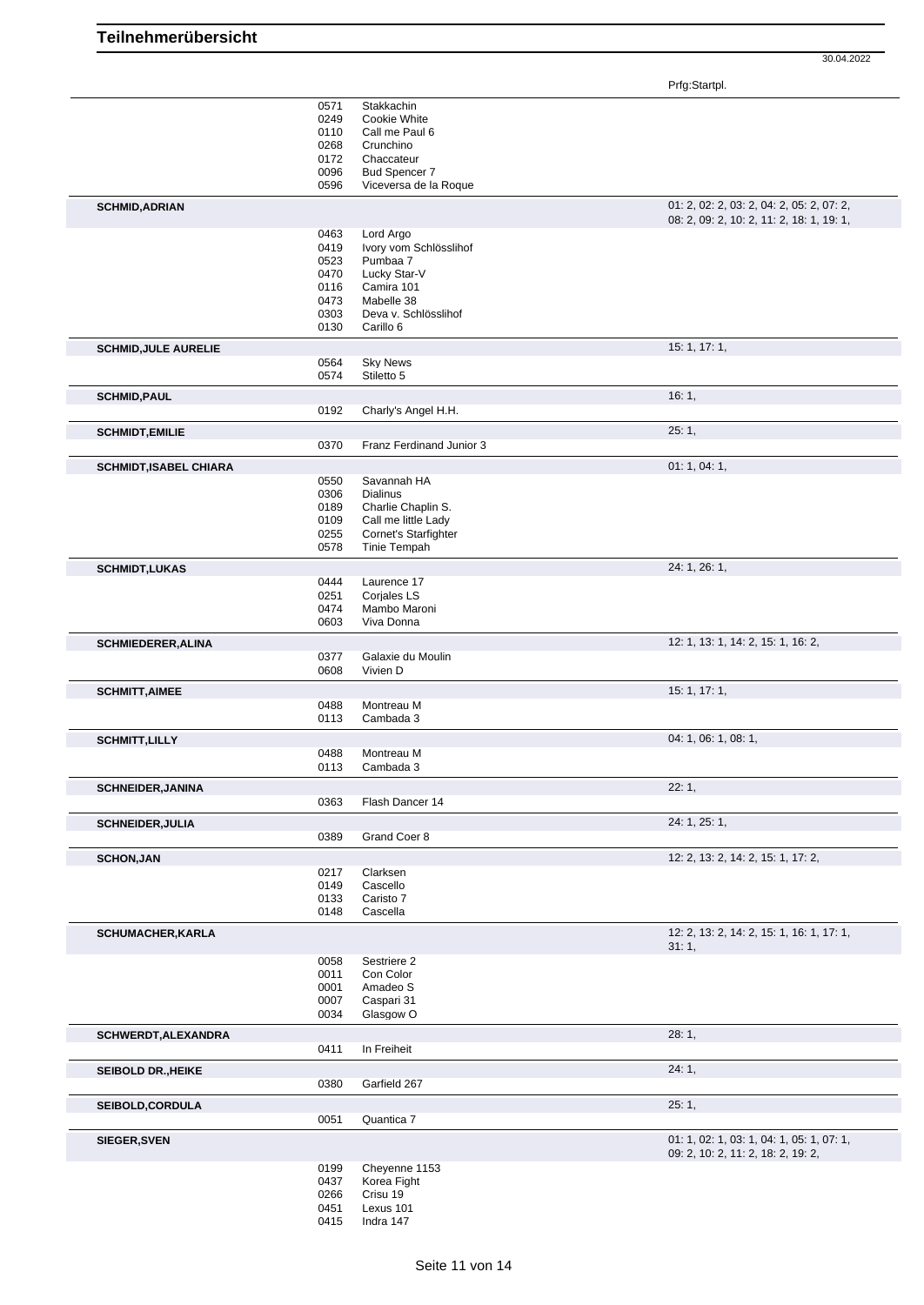|                             |              |                         | Prfg:Startpl.                             |
|-----------------------------|--------------|-------------------------|-------------------------------------------|
|                             | 0452         | Like Arpeggio           |                                           |
|                             | 0294         | Daytona 63              |                                           |
| SIEPMANN, LISA MARIE        | 0283         | Dankjewel               | 25:1,                                     |
|                             |              |                         |                                           |
| SIEWERT, ENYA-ROSA          |              |                         | 17:1,                                     |
|                             | 0487         | Montana 722             |                                           |
| <b>SIGEL, MAREIKE</b>       |              |                         | 10:1, 11:1,                               |
|                             | 0229         | Colambo 24              |                                           |
| SIMMENDINGER, BEA-LARA      |              |                         | 22:1,                                     |
|                             | 0449         | Leondras                |                                           |
| SOMMER, FLORA               |              |                         | 16: 1, 17: 1, 30: 1, 31: 1,               |
|                             | 0103         | Cadillac 46             |                                           |
|                             | 0141         | Caruso 528              |                                           |
| SORG, COLIN                 |              |                         | 15: 2, 17: 2, 30: 1, 31: 1,               |
|                             | 0504         | Nougat 39               |                                           |
|                             | 0102<br>0187 | Cadeau 30<br>Charity 35 |                                           |
|                             | 0372         | Fräulein Felicitas      |                                           |
|                             | 0098         | Ca Savio                |                                           |
| <b>SORG, CONSTANTIN</b>     |              |                         | 02: 1, 08: 1,                             |
|                             | 0504         | Nougat 39               |                                           |
|                             | 0102         | Cadeau 30               |                                           |
|                             | 0187         | Charity 35              |                                           |
|                             | 0150         | Casillas 11             |                                           |
|                             | 0098         | Ca Savio                |                                           |
| <b>SPAETLING, ANDREA</b>    |              |                         | 26:1,                                     |
|                             | 0546         | Royal Sunshine 8        |                                           |
| STAERK-LENK, IRIS FRANZISKA |              |                         | 24: 1, 26: 1,                             |
|                             | 0486         | Mon Ami 116             |                                           |
| <b>STAHL, JULIAN</b>        |              |                         | 01: 1, 02: 1, 03: 1, 10: 1, 11: 2,        |
|                             | 0522         | Prinz Paolino           |                                           |
|                             | 0108         | Call him Cody           |                                           |
|                             | 0166         | Celine Soleil           |                                           |
| <b>STAHL, LUISA</b>         |              |                         | 25:1,                                     |
|                             | 0403         | Huckleberry 17          |                                           |
| <b>STRASSER, NELE</b>       |              |                         | 17:1,                                     |
|                             | 0265         | Cristallo's Cleo        |                                           |
| STRAUSS, JULIA              |              |                         | 22:1,                                     |
|                             | 0374         | Froschkönig 4           |                                           |
| <b>STROBEL, ANDREA</b>      |              |                         | 22:1,                                     |
|                             | 0462         | Lord Anton 2            |                                           |
|                             |              |                         | 13: 2, 15: 2,                             |
| <b>STROHM,LARA-SOPHIE</b>   | 0490         | Mr. Lustig              |                                           |
|                             | 0497         | Nectarine V.D.Wart      |                                           |
| SULZ, ANNA                  |              |                         | 22: 1, 24: 1,                             |
|                             | 0031         | Fürstin Hannelore       |                                           |
|                             | 0018         | Don of Kasbah           |                                           |
| SYRINEK, ANNA-LENA          |              |                         | 16: 1, 17: 2,                             |
|                             | 0286         | Daressalam 5            |                                           |
|                             | 0393         | Guinea EB               |                                           |
| TALMON, FERDINAND           |              |                         | 04: 1, 06: 1, 08: 1, 11: 1, 20: 1, 21: 1, |
|                             | 0137         | Carmen 271              |                                           |
|                             | 0121         | Cantaloop 7             |                                           |
|                             | 0305         | Diador 3                |                                           |
|                             | 0195         | Check Out 11            |                                           |
|                             | 0230<br>0167 | Collin 154<br>Cella 18  |                                           |
|                             | 0408         | Ibiza D                 |                                           |
|                             |              |                         | 12: 1, 13: 1, 14: 1,                      |
| THALER, ARWEN-CHARLOTTE     | 0240         | Coniglio                |                                           |
|                             | 0334         | Duitama                 |                                           |
|                             |              |                         | 26:1,                                     |
| THIELE, ULRIKE              | 0315         | Diego del Amor 3        |                                           |
|                             |              |                         |                                           |
| <b>VOELKER, CAROLIN</b>     |              |                         | 22:1,                                     |
|                             | 0551         | Scalvini                |                                           |
| <b>VOELKER, GRETA</b>       |              |                         | 13: 1, 14: 1, 16: 1,                      |
|                             | 0597         | Victoria 114            |                                           |
| <b>VOGG,FELIX</b>           |              |                         | 04: 1, 07: 1,                             |
|                             | 0114         | Camerino Blue           |                                           |
| <b>VOLK, KRISTINA</b>       |              |                         | 04: 1, 06: 1, 08: 1,                      |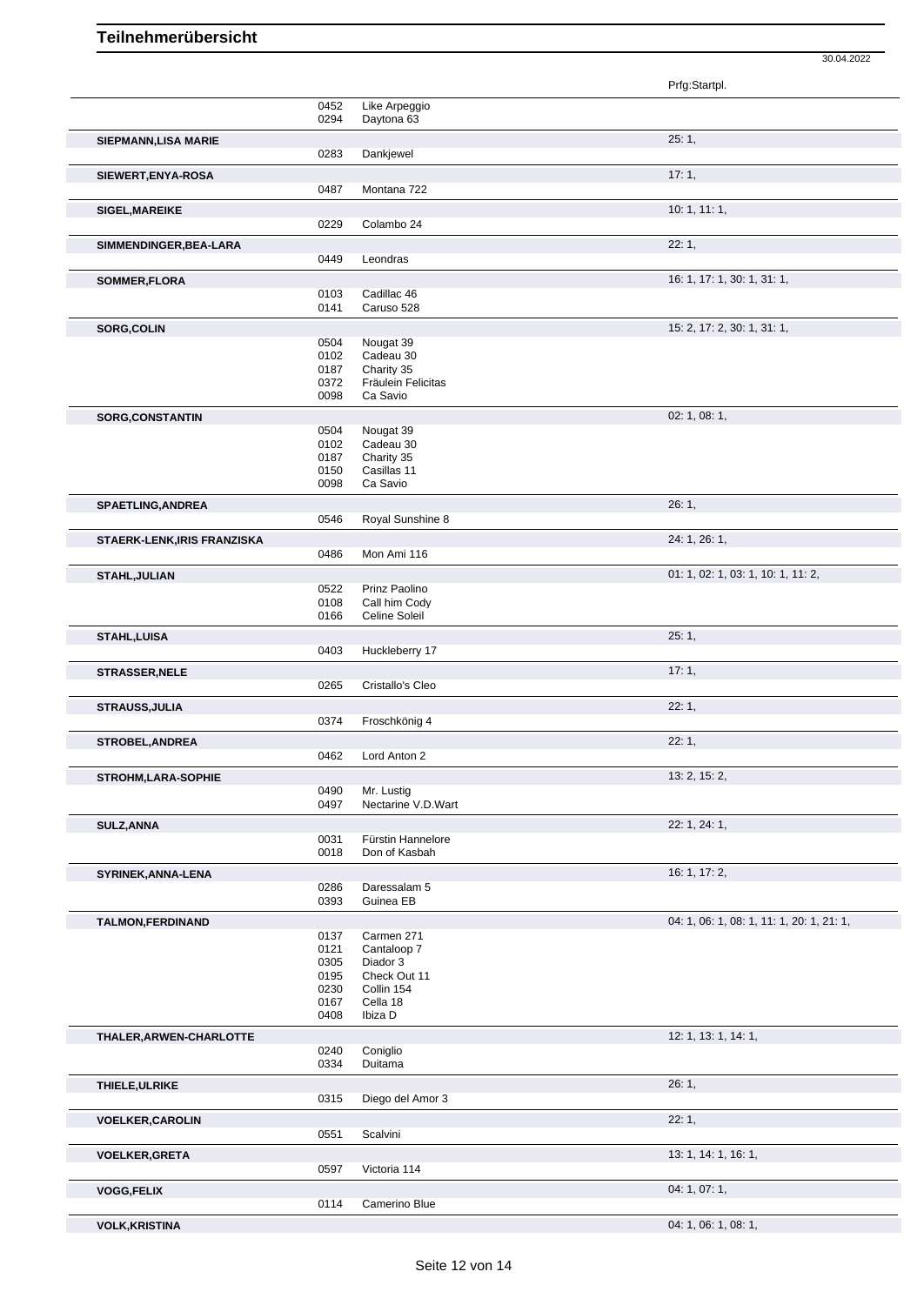| Teilnehmerübersicht |  |
|---------------------|--|
|---------------------|--|

Prfg:Startpl.

|                             | 0221         | <b>Cleo 171</b>            |                                           |
|-----------------------------|--------------|----------------------------|-------------------------------------------|
|                             | 0454         | Limerick 119               |                                           |
|                             | 0310         | Diamond Touch              |                                           |
|                             | 0262         | Courtland                  |                                           |
|                             | 0432         | Kathleen 28                |                                           |
|                             | 0594         | Venturo 14                 |                                           |
|                             |              |                            |                                           |
| <b>VOLK, THOMAS</b>         |              |                            | 01: 1, 02: 1, 03: 1, 11: 1, 19: 1,        |
|                             | 0454         | Limerick 119               |                                           |
|                             | 0310         | Diamond Touch              |                                           |
|                             | 0262         | Courtland                  |                                           |
|                             |              |                            |                                           |
|                             | 0432         | Kathleen 28                |                                           |
|                             | 0600         | Vigos                      |                                           |
|                             | 0594         | Venturo 14                 |                                           |
| <b>VOLLMER, STEFANIE</b>    |              |                            | 16: 1, 17: 1,                             |
|                             |              |                            |                                           |
|                             | 0218         | Claus 27                   |                                           |
|                             | 0467         | Lotty 13                   |                                           |
|                             | 0384         | <b>Ginger Musterd</b>      |                                           |
| <b>WACHTEL, ANJULI</b>      |              |                            | 27: 1, 28: 1,                             |
|                             |              |                            |                                           |
|                             | 0629         | Sirtaki                    |                                           |
| <b>WAGNER, THIERRI</b>      |              |                            | 12: 1, 13: 1, 14: 1, 16: 1,               |
|                             | 0084         | Balou's Bellissimo         |                                           |
|                             |              |                            |                                           |
|                             | 0085         | Bambina de Reve            |                                           |
|                             | 0426         | Kalou HH                   |                                           |
|                             | 0354         | <b>FBW Keira</b>           |                                           |
|                             |              |                            | 04: 2, 06: 2, 08: 2, 18: 2, 19: 2,        |
| <b>WALLISER, SILVIA</b>     |              |                            |                                           |
|                             | 0057         | Safira 41                  |                                           |
|                             | 0543         | <b>RM Miss Marple</b>      |                                           |
|                             | 0013         | Crapou K                   |                                           |
|                             |              |                            |                                           |
| <b>WEBER, JENNIFER</b>      |              |                            | 22:1,                                     |
|                             | 0025         | Fidermädchen               |                                           |
| <b>WENZ, COLLIN</b>         |              |                            | 15: 1, 16: 1, 17: 1,                      |
|                             | 0391         | <b>GRC</b> Acapella        |                                           |
|                             |              |                            |                                           |
| <b>WENZ,LUCAS</b>           |              |                            | 01: 1, 04: 1, 07: 1, 09: 2, 11: 2,        |
|                             | 0519         | Pokerface BL               |                                           |
|                             | 0183         | Chandon de Blue            |                                           |
|                             | 0257         | Cosma von Oldenburg        |                                           |
|                             |              |                            |                                           |
|                             | 0091         | <b>Black Point 14</b>      |                                           |
|                             | 0459         | Lobster Mobster            |                                           |
|                             |              | Jess 9                     |                                           |
|                             | 0421         |                            |                                           |
|                             | 0391         | <b>GRC</b> Acapella        |                                           |
|                             |              |                            |                                           |
| <b>WERNER, ALEXANDRA</b>    |              |                            | 25: 1, 27: 1,                             |
|                             | 0028         | Fortnite T                 |                                           |
| <b>WETZSTEIN, ANASTASIA</b> |              |                            | 01: 2, 02: 2, 03: 2,                      |
|                             |              |                            |                                           |
|                             | 0135         | Carlo el guapo             |                                           |
|                             | 0443         | Larissa 863                |                                           |
|                             | 0382         | Gigant 305                 |                                           |
|                             | 0379         | Galita O                   |                                           |
|                             |              |                            |                                           |
| <b>WIDMAIER, JOERG</b>      |              |                            | 04: 1, 07: 1, 09: 1, 10: 1, 11: 2, 18: 1, |
|                             |              |                            | 19:1,                                     |
|                             | 0173         | Chacco de Bonville         |                                           |
|                             | 0270         | <b>Current Market 2</b>    |                                           |
|                             | 0151         | Casira 15                  |                                           |
|                             | 0398         | <b>HB Dalida</b>           |                                           |
|                             |              |                            |                                           |
|                             | 0205         | Cholest                    |                                           |
|                             | 0087         | Bella Bimba 8              |                                           |
|                             | 0314         | Die Nieke                  |                                           |
|                             | 0181         | Championesse M             |                                           |
|                             | 0430         | Kartoffelbrei R            |                                           |
|                             | 0507         | Off Beat D                 |                                           |
|                             | 0386         | Gloriosa 9                 |                                           |
|                             |              |                            |                                           |
| <b>WIELAND, FRANK</b>       |              |                            | 01: 1, 02: 1, 03: 1, 04: 2, 06: 2, 08: 2, |
|                             |              |                            | 09: 1, 10: 1, 11: 1,                      |
|                             | 0175         | Chaccus                    |                                           |
|                             | 0239         | Concorioso PS              |                                           |
|                             |              |                            |                                           |
|                             | 0169         | Cenchacca Blue PS          |                                           |
|                             | 0174         | Chaccolon PS               |                                           |
|                             | 0158         | Cataleya 19                |                                           |
|                             | 0602         | Vinicius                   |                                           |
|                             | 0289         | Dassino PS                 |                                           |
|                             | 0276         | Da Vinci MM                |                                           |
|                             |              |                            |                                           |
| <b>WITTLINGER, ANDREAS</b>  |              |                            | 01: 1, 03: 1, 04: 2, 08: 2, 09: 1, 11: 1, |
|                             | 0446         | Legolas 87                 |                                           |
|                             | 0388         | <b>Graf Gargie</b>         |                                           |
|                             | 0136         | Carlo Magno 2              |                                           |
|                             | 0431<br>0511 | Kaschmir 52<br>PBM Carello |                                           |